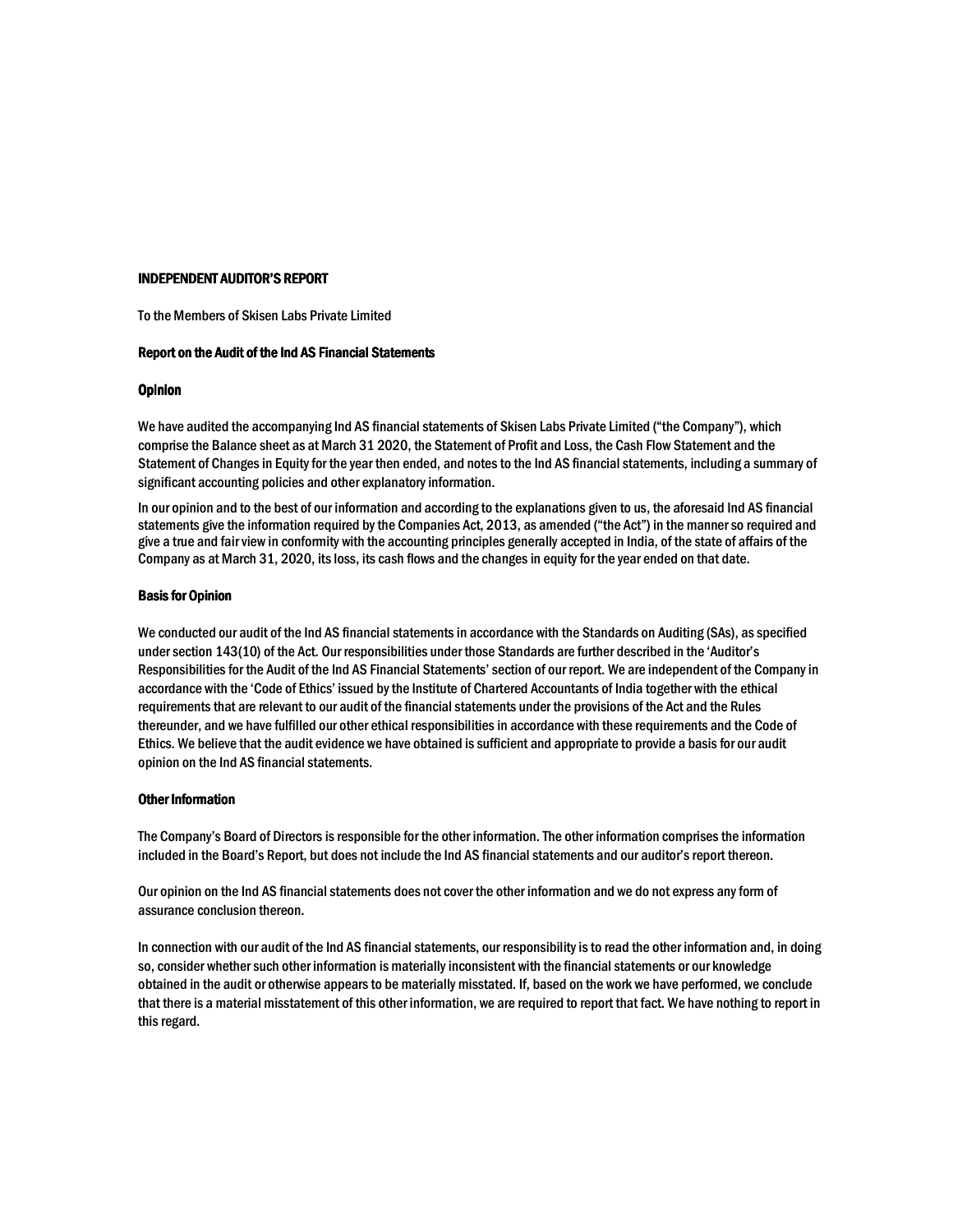# **Responsibility of Management for the Ind AS Financial Statements**

The Company's Board of Directors is responsible for the matters stated in section 134(5) of the Act with respect to the preparation of these Ind AS financial statements that give a true and fair view of the financial position, financial performance, cash flows and changes in equity of the Company in accordance with the accounting principles generally accepted in India, including the Indian Accounting Standards (Ind AS) specified under section 133 of the Act read with the Companies (Indian Accounting Standards) Rules, 2015, as amended. This responsibility also includes maintenance of adequate accounting records in accordance with the provisions of the Act for safeguarding of the assets of the Company and for preventing and detecting frauds and other irregularities; selection and application of appropriate accounting policies; making judgments and estimates that are reasonable and prudent; and the design, implementation and maintenance of adequate internal financial controls, that were operating effectively for ensuring the accuracy and completeness of the accounting records, relevant to the preparation and presentation of the Ind AS financial statements that give a true and fair view and are free from material misstatement, whether due to fraud or error.

In preparing the Ind AS financial statements, management is responsible for assessing the Company's ability to continue as a going concern, disclosing, as applicable, matters related to going concern and using the going concern basis of accounting unless management either intends to liquidate the Company or to cease operations, or has no realistic alternative but to do  $SO<sub>2</sub>$ 

The Board of Directors are also responsible for overseeing the Company's financial reporting process.

# Auditor's Responsibilities for the Audit of the Ind AS Financial Statements

Our objectives are to obtain reasonable assurance about whether the Ind AS financial statements as a whole are free from material misstatement, whether due to fraud or error, and to issue an auditor's report that includes our opinion. Reasonable assurance is a high level of assurance, but is not a guarantee that an audit conducted in accordance with SAs will always detect a material misstatement when it exists. Misstatements can arise from fraud or error and are considered material if, individually or in the aggregate, they could reasonably be expected to influence the economic decisions of users taken on the basis of these Ind AS financial statements.

As part of an audit in accordance with SAs, we exercise professional judgment and maintain professional skepticism throughout the audit. We also:

- Identify and assess the risks of material misstatement of the Ind AS financial statements, whether due to fraud or error, design and perform audit procedures responsive to those risks, and obtain audit evidence that is sufficient and appropriate to provide a basis for our opinion. The risk of not detecting a material misstatement resulting from fraud is higher than for one resulting from error, as fraud may involve collusion, forgery, intentional omissions, misrepresentations, or the override of internal control.
- Obtain an understanding of internal control relevant to the audit in order to design audit procedures that are appropriate in the circumstances. Under section 143(3)(i) of the Act, we are also responsible for expressing our opinion on whether the Company has adequate internal financial controls with reference to financial statements in place and the operating effectiveness of such controls.
- Evaluate the appropriateness of accounting policies used and the reasonableness of accounting estimates and related disclosures made by management.
- Conclude on the appropriateness of management's use of the going concern basis of accounting and, based on the audit evidence obtained, whether a material uncertainty exists related to events or conditions that may cast significant doubt on the Company's ability to continue as a going concern. If we conclude that a material uncertainty exists, we are required to draw attention in our auditor's report to the related disclosures in the financial statements or, if such disclosures are inadequate, to modify our opinion. Our conclusions are based on the audit evidence obtained up to the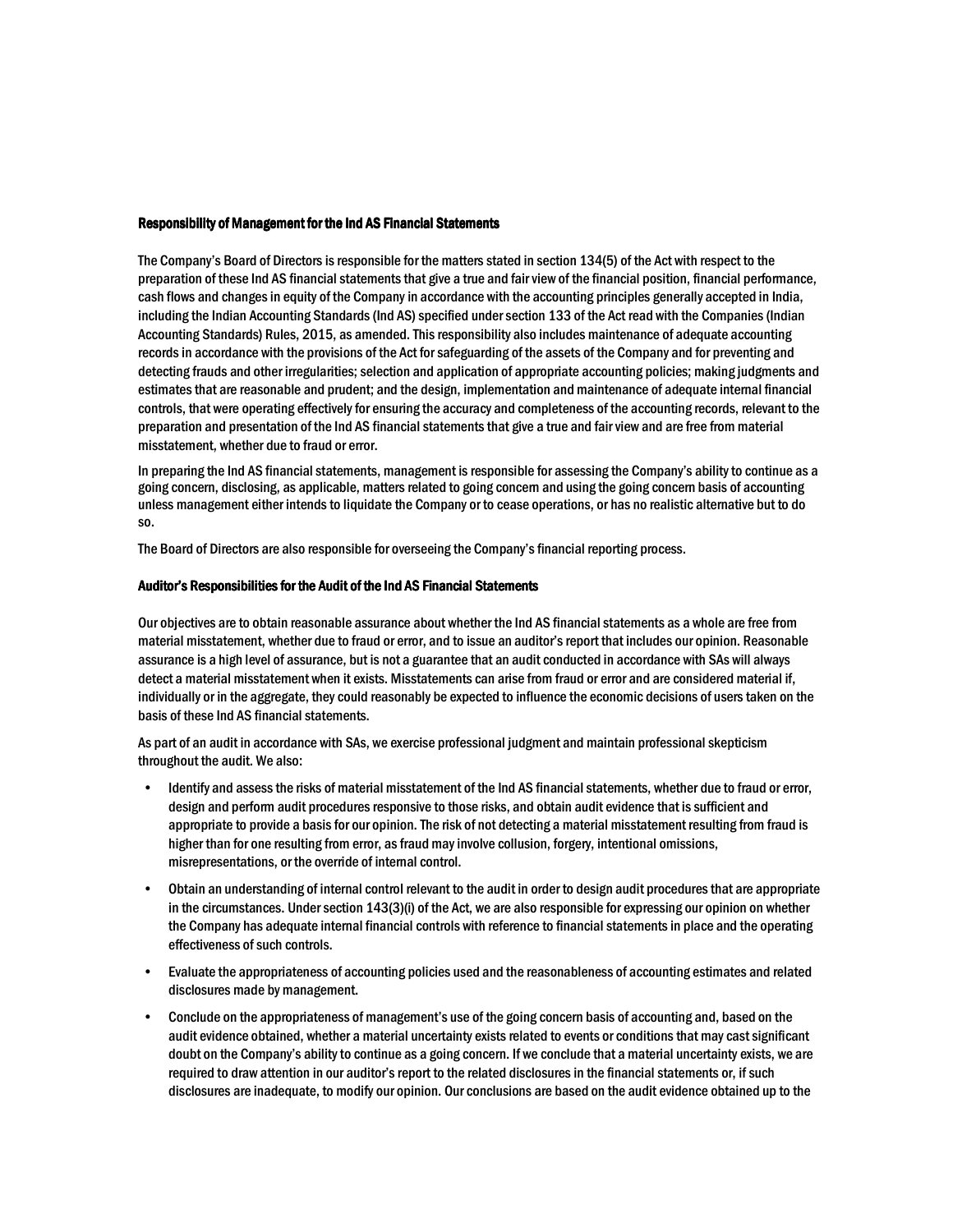date of our auditor's report. However, future events or conditions may cause the Company to cease to continue as a going concern.

 $\bullet$ Evaluate the overall presentation, structure and content of the Ind AS financial statements, including the disclosures, and whether the Ind AS financial statements represent the underlying transactions and events in a manner that achieves fair presentation.

We communicate with those charged with governance regarding, among other matters, the planned scope and timing of the audit and significant audit findings, including any significant deficiencies in internal control that we identify during our audit.

We also provide those charged with governance with a statement that we have complied with relevant ethical requirements regarding independence, and to communicate with them all relationships and other matters that may reasonably be thought to bear on our independence, and where applicable, related safeguards.

# **Report on Other Legal and Regulatory Requirements**

- 1. As required by the Companies (Auditor's Report) Order, 2016 ("the Order"), issued by the Central Government of India in terms of sub-section (11) of section 143 of the Act, we give in the "Annexure 1" a statement on the matters specified in paragraphs 3 and 4 of the Order.
- 2. As required by Section 143(3) of the Act, we report that:
	- (a) We have sought and obtained all the information and explanations which to the best of our knowledge and belief were necessary for the purposes of our audit;
	- (b) In our opinion, proper books of account as required by law have been kept by the Company so far as it appears from our examination of those books;
	- (c) The Balance Sheet, the Statement of Profit and Loss, the Cash Flow Statement and Statement of Changes in Equity dealt with by this Report are in agreement with the books of account;
	- (d) In our opinion, the aforesaid Ind AS financial statements comply with the Accounting Standards specified under Section 133 of the Act, read with Companies (Indian Accounting Standards) Rules, 2015, as amended;
	- (e) On the basis of the written representations received from the directors as on March 31, 2020 taken on record by the Board of Directors, none of the directors is disqualified as on March 31, 2020 from being appointed as a director in terms of Section 164 (2) of the Act;
	- (f) With respect to the adequacy of the internal financial controls over financial reporting of the Company with reference to these Ind AS financial statements and the operating effectiveness of such controls, refer to our separate Report in "Annexure 2" to this report;
	- (g) In our opinion, provisions of section 197 read with Schedule V of the Act are applicable to the Company for the year ended March 31, 2020. However, no managerial remuneration has been paid/provided by the Company to its directors during the year;
	- (h) With respect to the other matters to be included in the Auditor's Report in accordance with Rule 11 of the Companies (Audit and Auditors) Rules, 2014, as amended in our opinion and to the best of our information and according to the explanations given to us:
		- The Company does not have any pending litigations which would impact its financial position; i.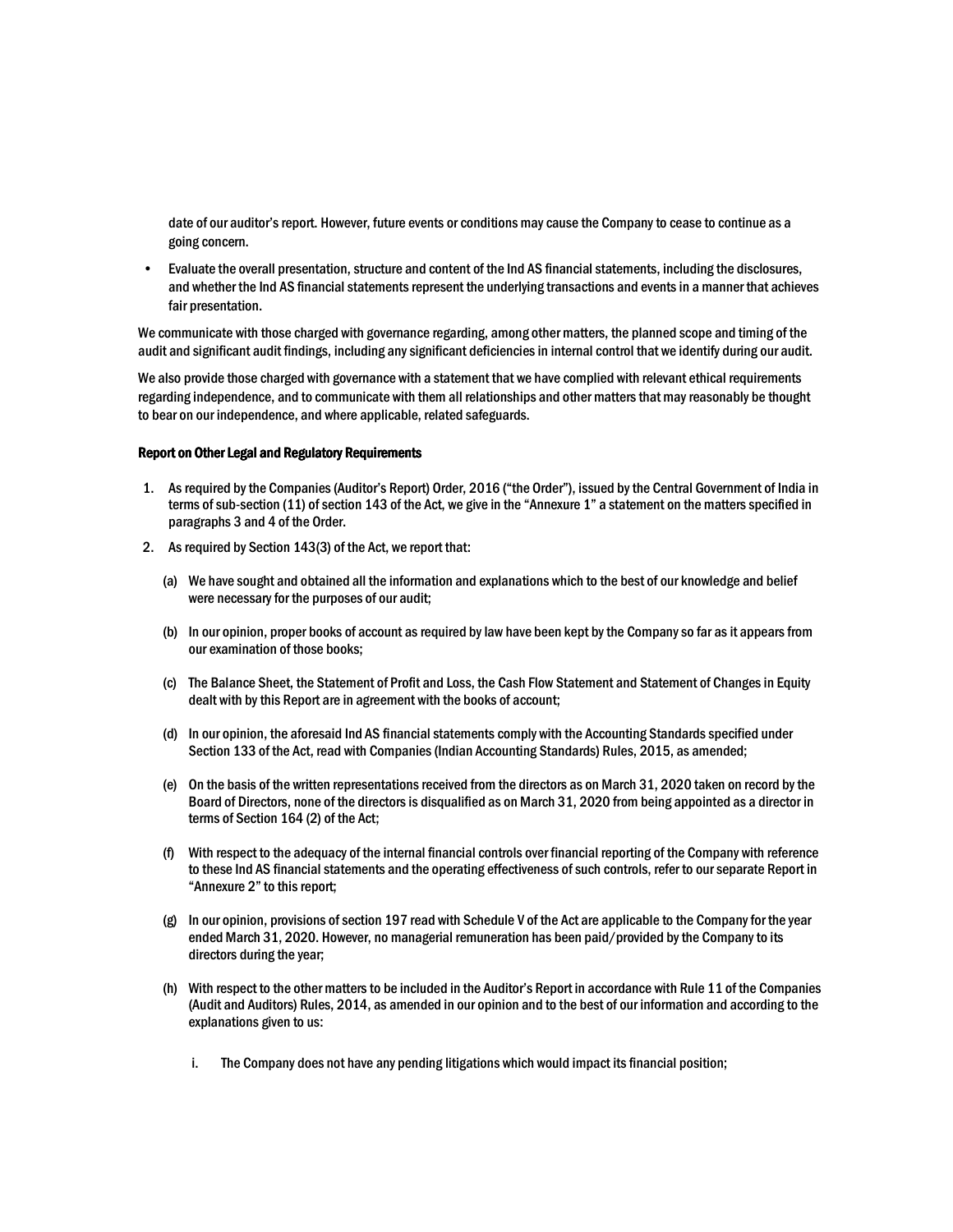- ii. The Company did not have any long-term contracts including derivative contracts for which there were any material foreseeable losses;
- iii. There were no amounts which were required to be transferred to the Investor Education and Protection Fund by the Company.

# For SRBC&COLLP

**Chartered Accountants** ICAI Firm Registration Number: 324982E/E300003

# per Paul Alvares

Partner Membership Number: 105754 UDIN: 20105754AAAACG1439 **Place of Signature: Pune** Date: May 25, 2020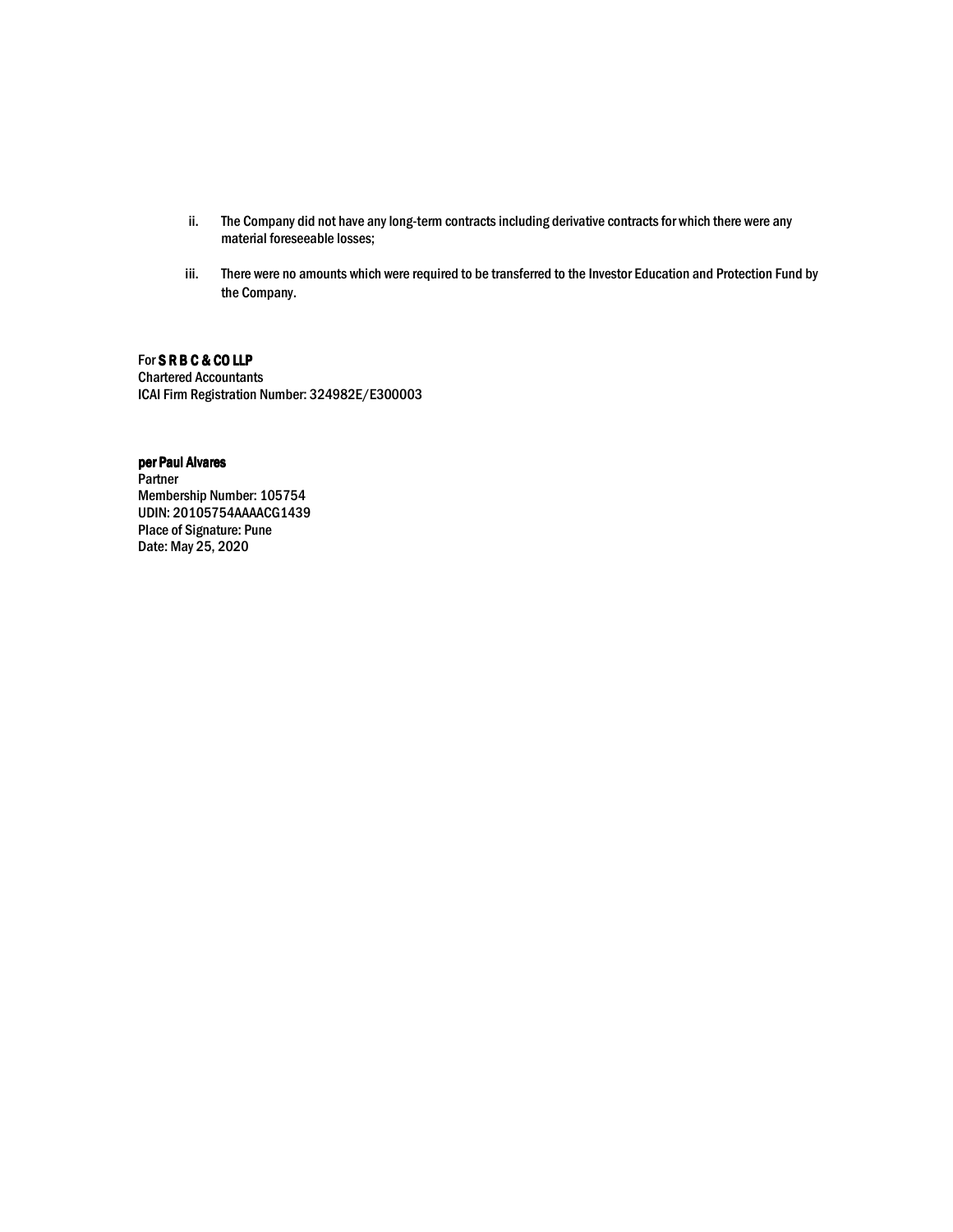# Annexure 1 referred to in paragraph 1 of our report of even date under the heading "Report on Other Legal and Regulatory **Requirements"**

# Re: Skisen Labs Private Limited ("the Company")

- The Company does not have any fixed assets. Accordingly, the provisions of clause 3(i) (a), (b), and (c) of  $(i)$ the Order are not applicable to the Company and hence not commented upon. The Company does not have any inventories during the year. Accordingly, the requirements under  $(i)$ paragraph 3(ii) of the Order are not applicable to the Company and hence not commented upon.  $(iii)$ According to the information and explanations given to us, the Company has not granted any loans,
- secured or unsecured to companies, firms, Limited Liability Partnerships or other parties covered in the register maintained under section 189 of the Companies Act, 2013. Accordingly, the provisions of clause 3(iii)(a), (b) and (c) of the Order are not applicable to the Company and hence not commented upon.
- In our opinion and according to the information and explanations given to us, there are no loans,  $(iv)$ investments, guarantees, and securities given in respect of which provisions of section 185 and 186 of the Companies Act 2013 are applicable. Accordingly, the provisions of clause 3(iv) of the Order is not applicable and hence not commented upon.
- $(v)$ The Company has not accepted any deposits within the meaning of Sections 73 to 76 of the Act and the Companies (Acceptance of Deposits) Rules, 2014 (as amended), Accordingly, the provisions of clause 3(y) of the Order are not applicable to the Company and hence not commented upon.
- $(vi)$ To the best of our knowledge and as explained, the Central Government has not specified the maintenance of cost records under clause 148(1) of the Companies Act, 2013, for the products/services of the Company.
- (vii) The Company is regular in depositing with appropriate authorities undisputed statutory dues including  $(a)$ income-tax and other statutory dues applicable to it. The provisions relating to provident fund, employees' state insurance, goods and service tax, and custom duty are not applicable to the Company.

According to the information and explanations given to us, no undisputed amounts payable in respect of provident fund, employees' state insurance, income-tax, service tax, goods and service tax, sales-tax, custom duty, excise duty, value added tax, cess and other statutory dues, wherever applicable were outstanding, at the year end, for a period of more than six months from the date they became payable.

- According to the information and explanations given to us, there are no dues of income tax, sales-tax,  $(b)$ goods and service tax, service tax, custom duty, excise duty, value added tax and cess, wherever applicable, which have not been deposited on account of any dispute.
- (viii) According to the information and explanations given by management, the Company has not taken any loan or borrowings from a financial institution or bank or government or debenture holders during the year. Accordingly, the provisions of clause 3(viii) are not applicable to the Company and hence not commented upon.
- $(ix)$ According to the information and explanations given by management, the Company has not raised any money way of initial public offer / further public offer / debt instruments and term loans hence, reporting under clause (ix) is not applicable to the Company and hence not commented upon.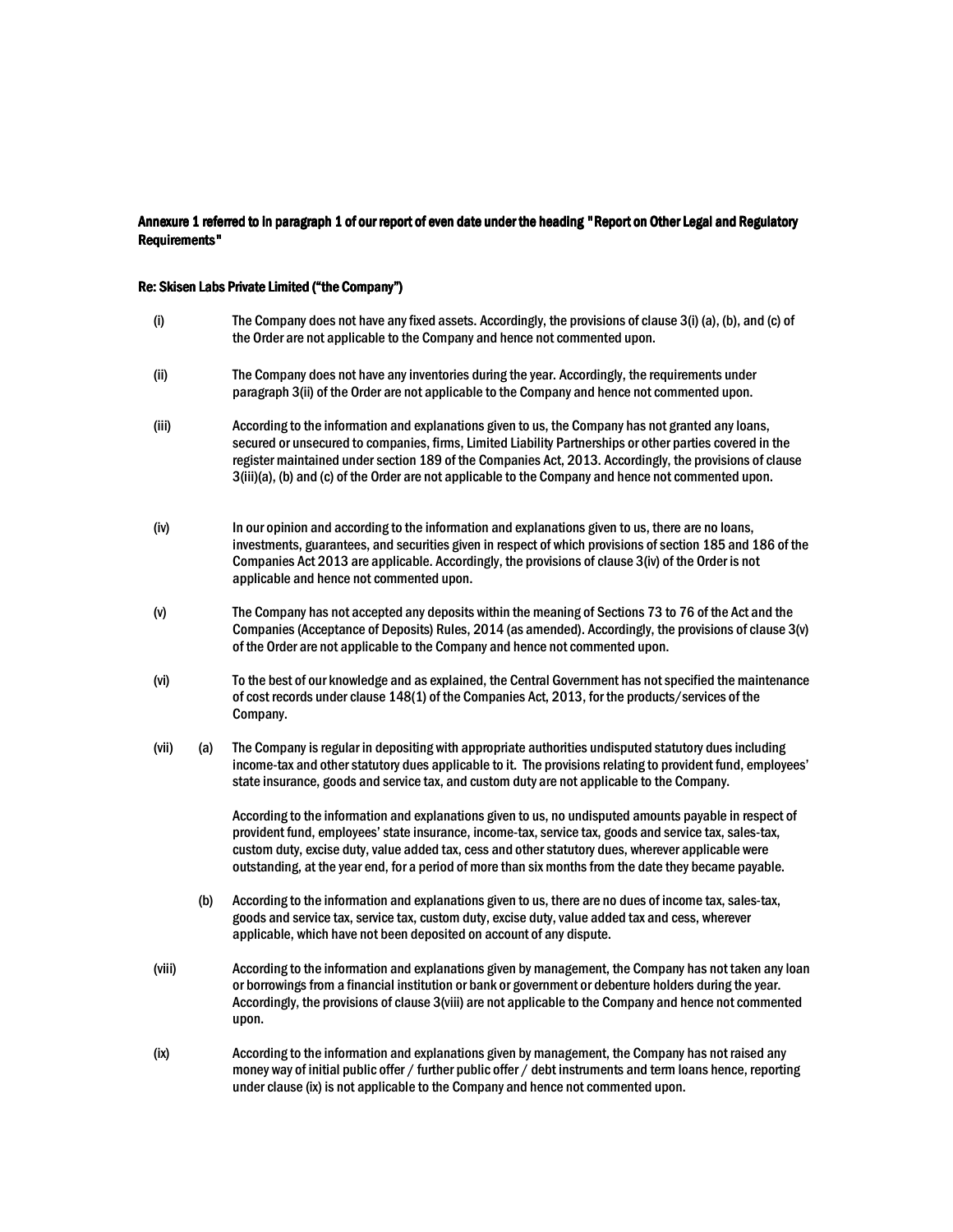- $(x)$ Based upon the audit procedures performed for the purpose of reporting the true and fair view of the financial statements and according to the information and explanations given by management, we report that no fraud by the Company or no fraud on the Company by the officers and employees of the Company has been noticed or reported during the year.
- In our opinion, provisions of section 197 read with Schedule V of the Act are applicable to the Company for  $(x<sub>i</sub>)$ the year ended March 31, 2020. However, no managerial remuneration has been paid/provided by the Company to its directors during the year.
- In our opinion, the Company is not a nidhi company. Therefore, the provisions of clause 3(xii) of the Order (xii) are not applicable to the Company and hence not commented upon.
- According to the information and explanations given by management, transactions with the related parties  $(xiii)$ are in compliance with section 188 of Companies Act, 2013 where applicable and the details have been disclosed in the notes to the financial statements, as required by the applicable accounting standards. The provisions of section 177 are not applicable to the Company and accordingly reporting under clause 3(xiii) insofar as it relates to section 177 of the Act is not applicable to the Company and hence not commented upon.
- According to the information and explanations given to us and on an overall examination of the balance  $(xiv)$ sheet, the Company has not made any preferential allotment or private placement of shares or fully or partly convertible debentures during the year and hence, reporting requirements under clause 3(xiv) of the Order is not applicable to the Company and hence not commented upon.
- $(xv)$ According to the information and explanations given by the management, the Company has not entered into any non-cash transactions with directors or persons connected with him as referred to in section 192 of Companies Act, 2013.

**ITHIS SPACE IS INTENTIONALLY LEFT BLANK]**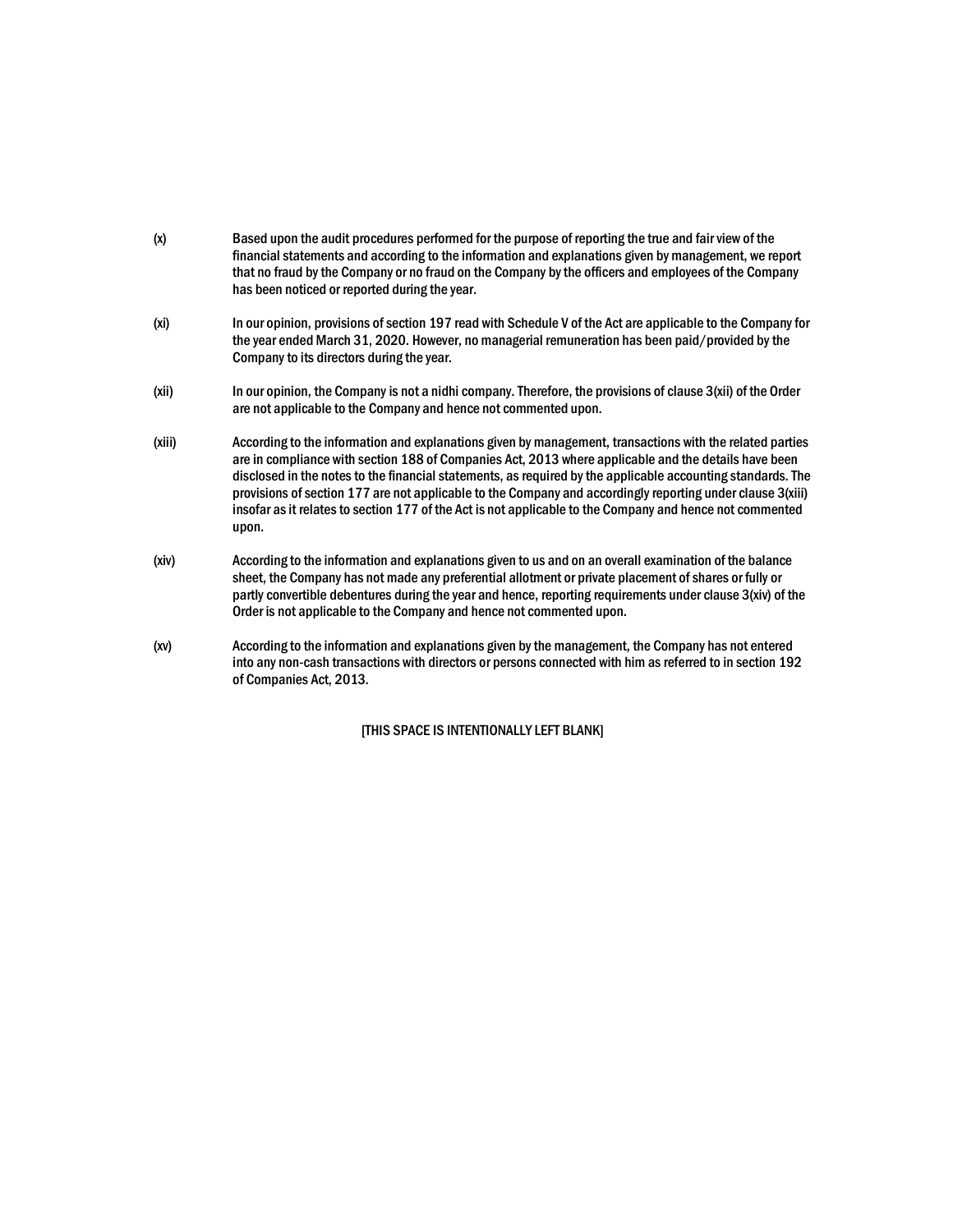(xvi) According to the information and explanations given to us, the provisions of section 45-IA of the Reserve Bank of India Act, 1934 are not applicable to the Company and hence not commented upon.

# For SRBC&COLLP

**Chartered Accountants** ICAI Firm Registration Number: 324982E/E300003

# per Paul Alvares Partner Membership Number: 105754 UDIN: 20105754AAAACG1439 Place of Signature: Pune Date: May 25, 2020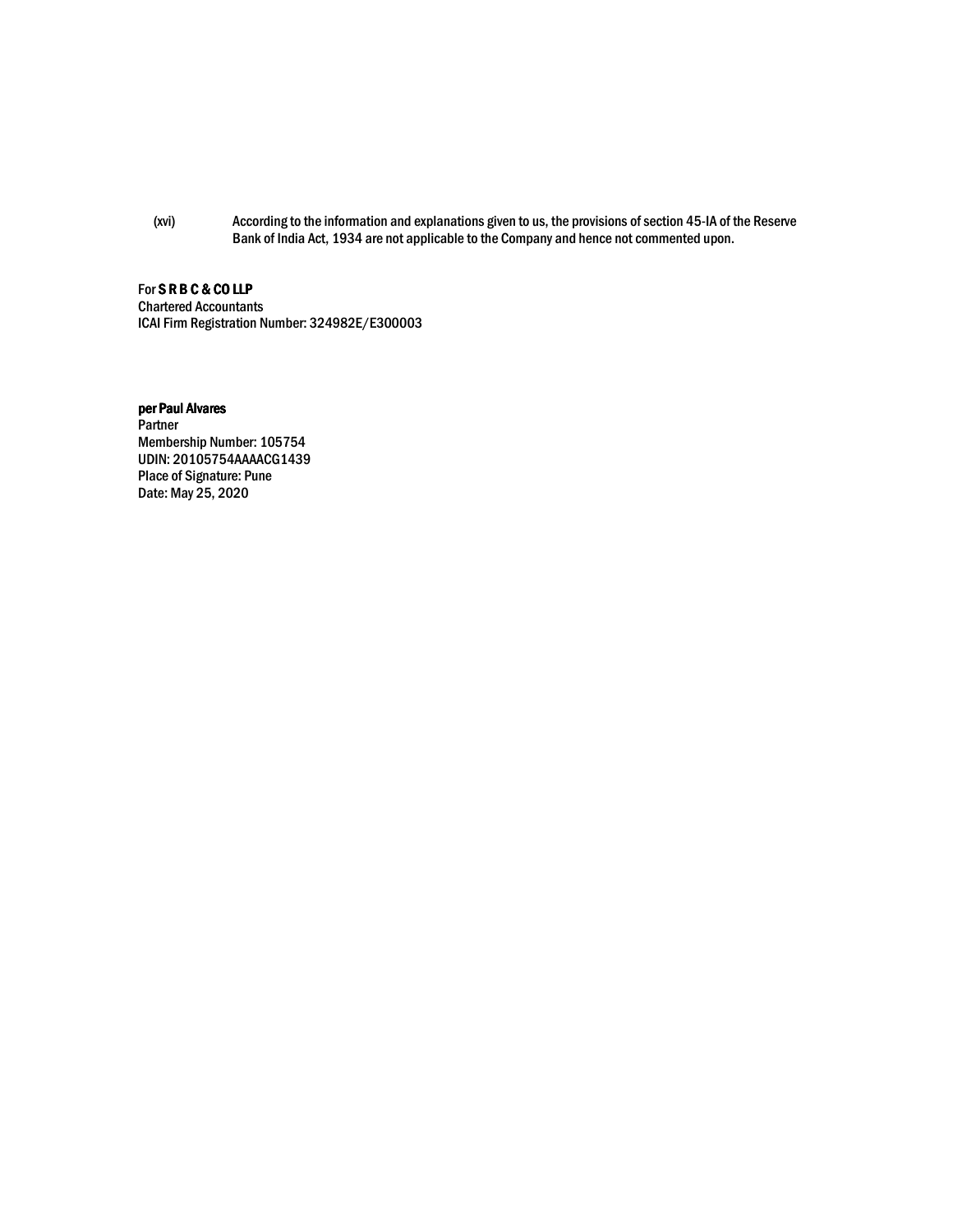# Annexure 2 to the Independent Auditor's Report of even date on the financial statements of Skisen Labs Private Limited

# Report on the Internal Financial Controls under Clause (i) of Sub-section 3 of Section 143 of the Companies Act, 2013 ("the Act")

We have audited the internal financial controls over financial reporting of Skisen Labs Private Limited ("the Company") as of March 31, 2020 in conjunction with our audit of the financial statements of the Company for the year ended on that date.

# **Management's Responsibility for Internal Financial Controls**

The Company's Management is responsible for establishing and maintaining internal financial controls based on the internal control over financial reporting criteria established by the Company considering the essential components of internal control stated in the Guidance Note on Audit of Internal Financial Controls Over Financial Reporting issued by the Institute of Chartered Accountants of India. These responsibilities include the design, implementation and maintenance of adequate internal financial controls that were operating effectively for ensuring the orderly and efficient conduct of its business. including adherence to the Company's policies, the safeguarding of its assets, the prevention and detection of frauds and errors, the accuracy and completeness of the accounting records, and the timely preparation of reliable financial information. as required under the Companies Act. 2013.

# **Auditor's Responsibility**

Our responsibility is to express an opinion on the Company's internal financial controls over financial reporting with reference to these financial statements based on our audit. We conducted our audit in accordance with the Guidance Note on Audit of Internal Financial Controls Over Financial Reporting (the "Guidance Note") and the Standards on Auditing as specified under section 143(10) of the Companies Act, 2013, to the extent applicable to an audit of internal financial controls and, both issued by the Institute of Chartered Accountants of India. Those Standards and the Guidance Note require that we comply with ethical requirements and plan and perform the audit to obtain reasonable assurance about whether adequate internal financial controls over financial reporting with reference to these financial statements was established and maintained and if such controls operated effectively in all material respects.

Our audit involves performing procedures to obtain audit evidence about the adequacy of the internal financial controls over financial reporting with reference to these financial statements and their operating effectiveness. Our audit of internal financial controls over financial reporting included obtaining an understanding of internal financial controls over financial reporting with reference to these financial statements, assessing the risk that a material weakness exists, and testing and evaluating the design and operating effectiveness of internal control based on the assessed risk. The procedures selected depend on the auditor's judgement, including the assessment of the risks of material misstatement of the financial statements, whether due to fraud or error.

We believe that the audit evidence we have obtained is sufficient and appropriate to provide a basis for our audit opinion on the internal financial controls over financial reporting with reference to these financial statements.

# Meaning of Internal Financial Controls Over Financial Reporting With Reference to these Financial Statements

A company's internal financial control over financial reporting with reference to these financial statements is a process designed to provide reasonable assurance regarding the reliability of financial reporting and the preparation of financial statements for external purposes in accordance with generally accepted accounting principles. A company's internal financial control over financial reporting with reference to these financial statements includes those policies and procedures that (1) pertain to the maintenance of records that, in reasonable detail, accurately and fairly reflect the transactions and dispositions of the assets of the company; (2) provide reasonable assurance that transactions are recorded as necessary to permit preparation of financial statements in accordance with generally accepted accounting principles, and that receipts and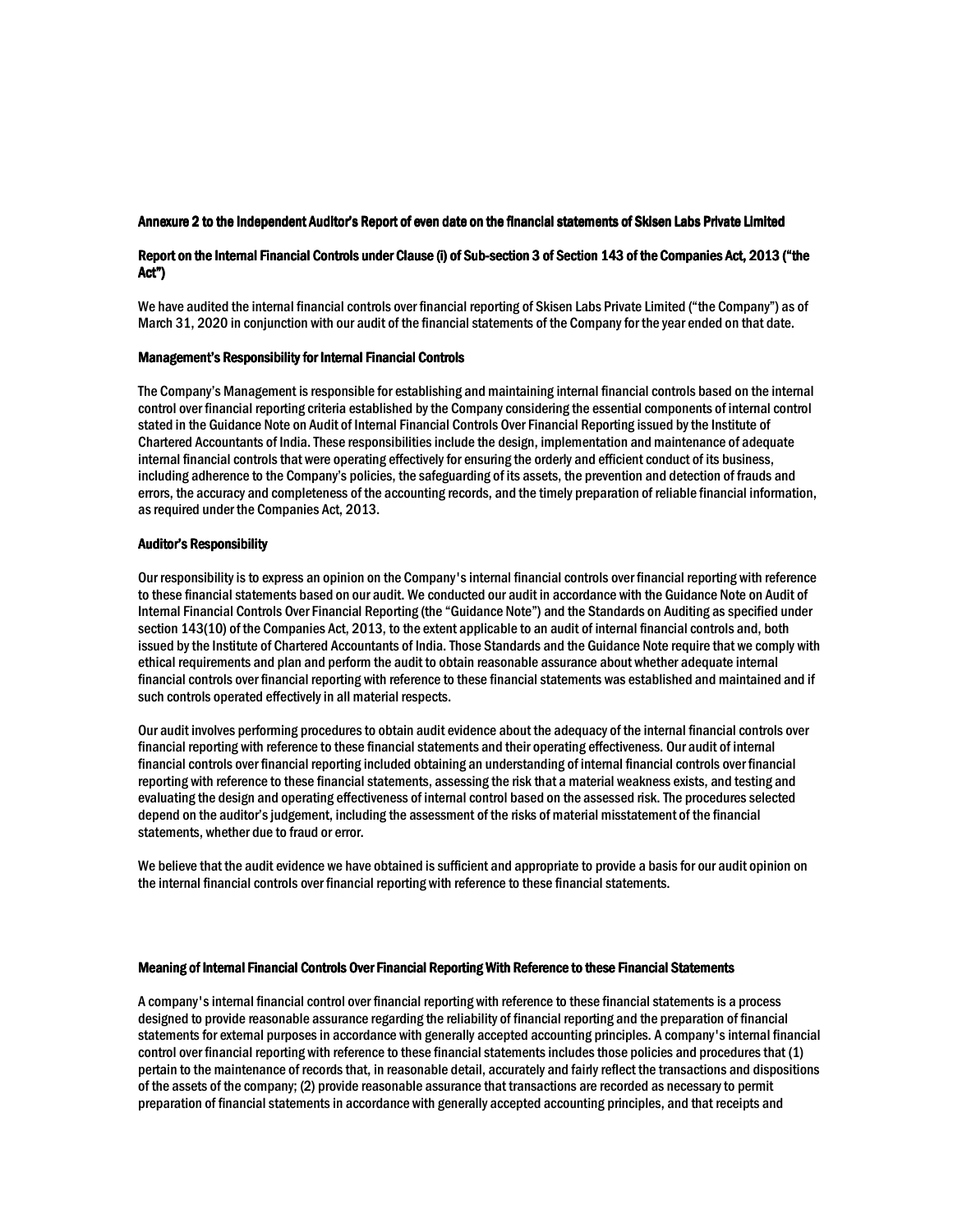expenditures of the company are being made only in accordance with authorisations of management and directors of the company; and (3) provide reasonable assurance regarding prevention or timely detection of unauthorised acquisition, use, or disposition of the company's assets that could have a material effect on the financial statements.

# Inherent Limitations of Internal Financial Controls Over Financial Reporting With Reference to these Financial Statements

Because of the inherent limitations of internal financial controls over financial reporting with reference to these financial statements, including the possibility of collusion or improper management override of controls, material misstatements due to error or fraud may occur and not be detected. Also, projections of any evaluation of the internal financial controls over financial reporting with reference to these financial statements to future periods are subject to the risk that the internal financial control over financial reporting with reference to these financial statements may become inadequate because of changes in conditions, or that the degree of compliance with the policies or procedures may deteriorate.

# **Opinion**

In our opinion, the Company has, in all material respects, adequate internal financial controls over financial reporting with reference to these financial statements and such internal financial controls over financial reporting with reference to these financial statements were operating effectively as at March 31, 2020, based on the internal control over financial reporting criteria established by the Company considering the essential components of internal control stated in the Guidance Note on Audit of Internal Financial Controls Over Financial Reporting issued by the Institute of Chartered Accountants of India.

For SRBC&COLLP **Chartered Accountants** ICAI Firm Registration Number: 324982E/E300003

# per Paul Alvares

Partner Membership Number: 105754 UDIN: 20105754AAAACG1439 **Place of Signature: Pune** Date: May 25, 2020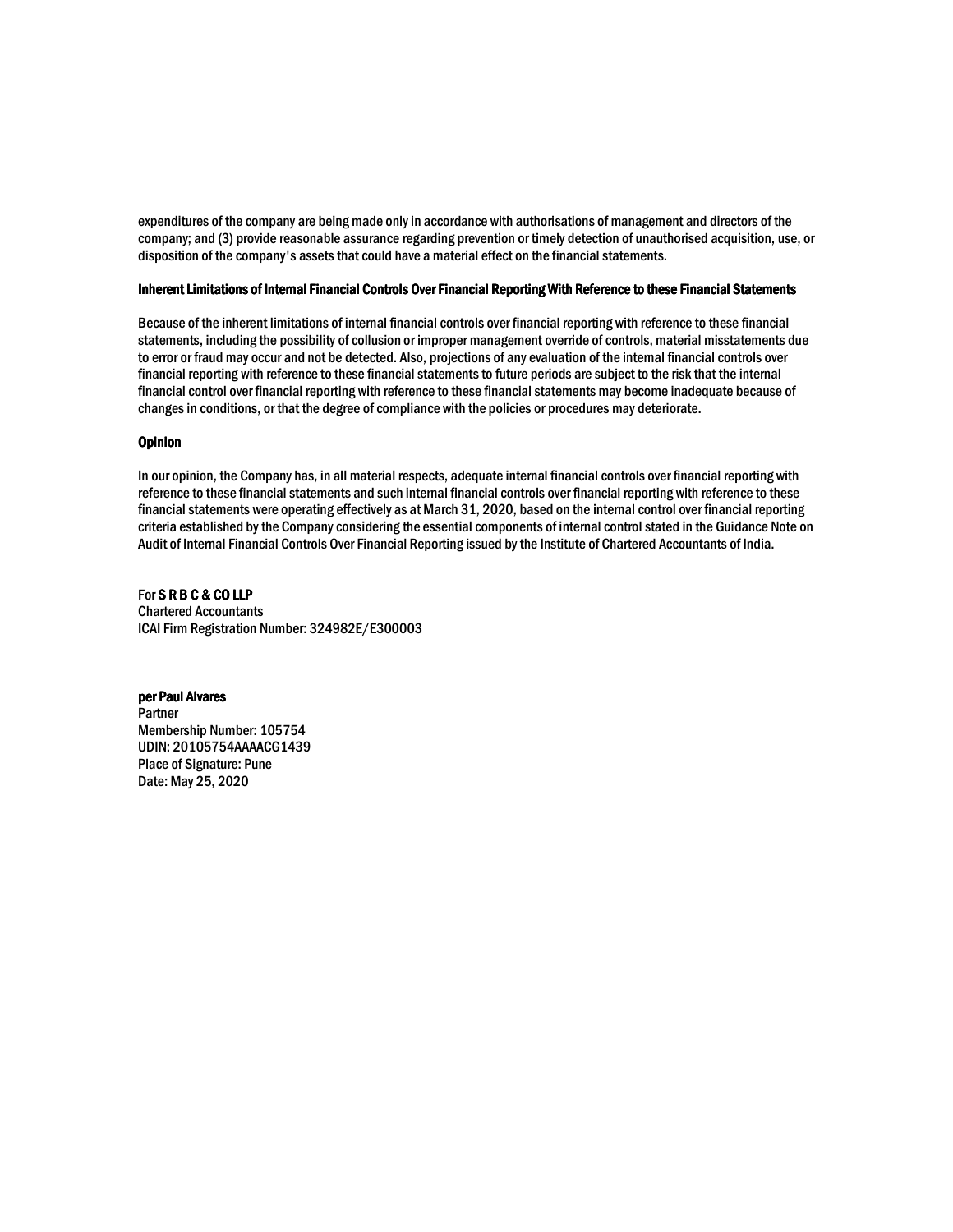# **SKISEN LABS PRIVATE LIMITED BALANCE SHEET AS AT MARCH 31, 2020**

|                                                              |              |                 | Amount ₹        |
|--------------------------------------------------------------|--------------|-----------------|-----------------|
| <b>Particulars</b>                                           | <b>Notes</b> | As at           | As at           |
|                                                              |              | March 31, 2020  | March 31, 2019  |
|                                                              |              |                 |                 |
| <b>ASSETS</b>                                                |              |                 |                 |
| <b>Non-current assets</b>                                    |              |                 |                 |
| (a) Financial assets                                         |              |                 |                 |
| (i) Investments                                              | 3            | 26,992          | 26,992          |
| <b>Total non-current assets</b>                              |              | 26,992          | 26,992          |
| <b>Current assets</b>                                        |              |                 |                 |
| (a) Financial assets                                         |              |                 |                 |
| (i) Cash and cash equivalents                                | 4            | 45,668          | 30,639          |
| <b>Total current assets</b>                                  |              | 45,668          | 30,639          |
|                                                              |              |                 |                 |
| <b>TOTAL ASSETS</b>                                          |              | 72,660          | 57,631          |
| <b>EQUITY AND LIABILITIES</b>                                |              |                 |                 |
| <b>Equity</b>                                                |              |                 |                 |
| (a) Equity share capital                                     | 5            | 163,600,000     | 163,600,000     |
| (b) Other equity                                             |              | (163, 796, 568) | (163, 722, 689) |
| <b>Total equity</b>                                          |              | (196, 568)      | (122, 689)      |
|                                                              |              |                 |                 |
| <b>Current liabilities</b>                                   |              |                 |                 |
| (a) Financial liabilities                                    |              |                 |                 |
| (i) Borrowings                                               | 6            | 217,517         | 50,000          |
| (ii) Trade payables                                          |              |                 |                 |
| (a) total outstanding dues of micro and small enterprises    |              |                 |                 |
| (refer note 15)                                              |              |                 |                 |
| (b) total outstanding dues of creditors other than micro and |              |                 |                 |
| small enterprises                                            |              | 48,190          |                 |
| (iii) Other financial liabilities                            | 7            |                 | 130,320         |
| (b) Other current liabilities                                | 8            | 3,521           |                 |
| <b>Total current liabilities</b>                             |              | 269,228         | 180,320         |
|                                                              |              |                 |                 |
| <b>TOTAL EQUITY AND LIABILITIES</b>                          |              | 72,660          | 57,631          |
|                                                              |              |                 |                 |

The accompanying notes are an integral part of the financial statements

As per our report of even date

# For S R B C & CO LLP

**Chartered Accountants** ICAI Firm Registration No.: 324982E/E300003

per Paul Alvares Partner Membership No.: 105754 Pune, May 25, 2020

> **Meetal Sampat** Company Secretary

For and on behalf of the Board of Directors of **SKISEN LABS PRIVATE LIMITED** 

**Mangesh Ramakant Tahmane** CFO & Whole-time Director DIN: 00005753

**Chandrakant Khubchand Agrawal** Whole-time Director DIN: 02525499 Mumbai, May 25, 2020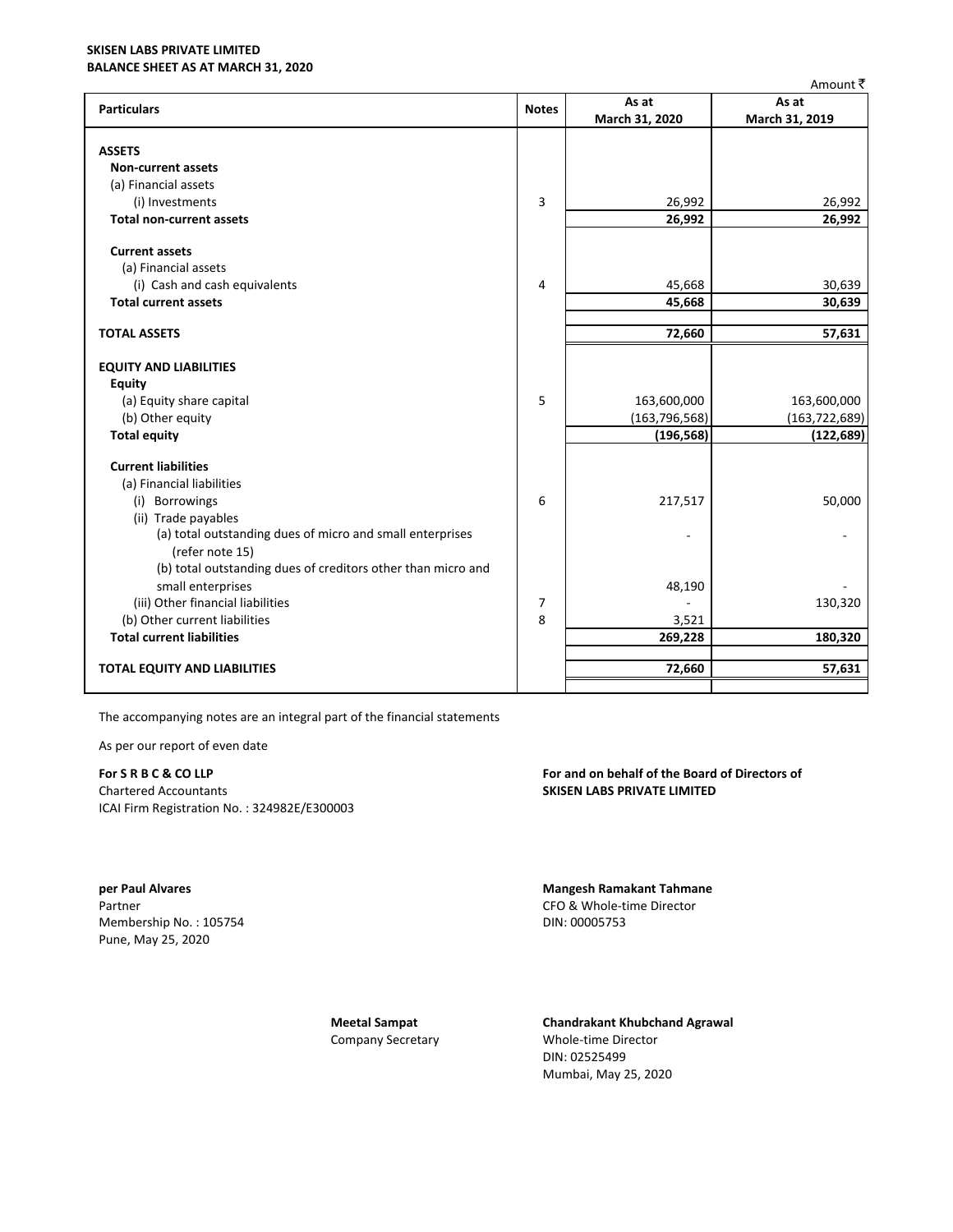# **SKISEN LABS PRIVATE LIMITED** STATEMENT OF PROFIT AND LOSS FOR THE YEAR ENDED MARCH 31, 2020

|                                                                        |              |                    | Amount ₹           |
|------------------------------------------------------------------------|--------------|--------------------|--------------------|
| <b>Particulars</b>                                                     | <b>Notes</b> | For the year ended | For the year ended |
|                                                                        |              | March 31, 2020     | March 31, 2019     |
|                                                                        |              |                    |                    |
| Income                                                                 |              |                    |                    |
| (I) Revenue from operations                                            | 9            | ٠                  | (914)              |
| (II) Other income                                                      | 10           |                    | 1,160              |
| (III) Total income (I + II)                                            |              | ٠                  | 246                |
| (IV) Expenses                                                          |              |                    |                    |
| <b>Finance Cost</b>                                                    | 11           | 10,209             | 3,329              |
| Other expenses                                                         | 12           | 63,670             | 140,686            |
| Total expenses (IV)                                                    |              | 73,879             | 144,015            |
| (V) Loss before tax (III - IV)                                         |              | (73, 879)          | (143, 769)         |
| (VI) Tax expenses                                                      | 13           |                    |                    |
| Loss for the year                                                      |              | (73, 879)          | (143, 769)         |
|                                                                        |              |                    |                    |
| Total comprehensive income / (loss) for the year                       |              | (73, 879)          | (143, 769)         |
| Earnings per equity share (face value per equity shares- $\bar{z}$ 10) | 14           |                    |                    |
| Basic (in ₹)                                                           |              | (0.00)             | (0.01)             |
| Diluted (in ₹)                                                         |              | (0.00)             | (0.01)             |

The accompanying notes are an integral part of the financial statements

As per our report of even date

# For S R B C & CO LLP

Chartered Accountants ICAI Firm Registration No.: 324982E/E300003

per Paul Alvares Partner Membership No.: 105754 Pune, May 25, 2020

# For and on behalf of the Board of Directors of SKISEN LABS PRIVATE LIMITED

**Mangesh Ramakant Tahmane** CFO & Whole-time Director DIN: 00005753

**Meetal Sampat** Company Secretary **Chandrakant Khubchand Agrawal** Whole-time Director DIN: 02525499 Mumbai, May 25, 2020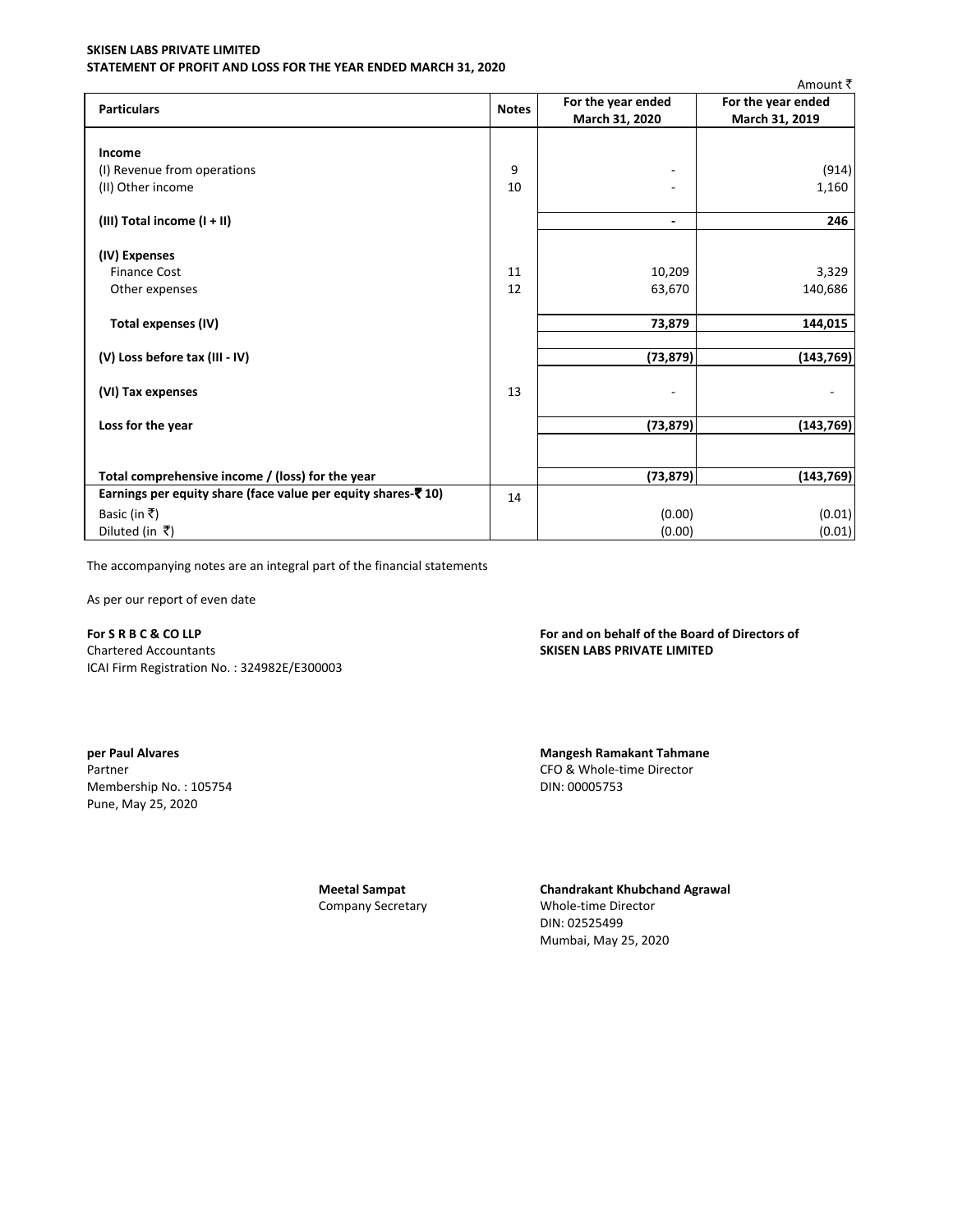# SKISEN LABS PRIVATE LIMITED STATEMENT OF CHANGES IN EQUITY FOR THE YEAR ENDED MARCH 31, 2020

|                                                  |                             |                                                              | Amount ₹   |
|--------------------------------------------------|-----------------------------|--------------------------------------------------------------|------------|
| <b>Particulars</b>                               | <b>Equity share capital</b> | <b>Retained earnings</b><br>(Surplus in profit)<br>and loss) | Total      |
|                                                  |                             |                                                              |            |
| Balance as at March 31, 2018                     | 163,600,000                 | (163, 578, 920)                                              | 21,080     |
| Loss for the year                                |                             | (143, 769)                                                   | (143, 769) |
| Total comprehensive income / (loss) for the year | ٠                           | (143, 769)                                                   | (143, 769) |
| Balance as at March 31, 2019                     | 163,600,000                 | (163, 722, 689)                                              | (122, 689) |
| Loss for the year                                | ۰                           | (73, 879)                                                    | (73, 879)  |
| Total comprehensive income / (loss) for the year | ٠                           | (73, 879)                                                    | (73, 879)  |
|                                                  |                             |                                                              |            |
| Balance as at March 31, 2020                     | 163,600,000                 | (163, 796, 568)                                              | (196, 568) |

The accompanying notes are an integral part of the financial statements

As per our report of even date

For SRBC&COLLP **Chartered Accountants** ICAI Firm Registration No.: 324982E/E300003 For and on behalf of the Board of Directors of **SKISEN LABS PRIVATE LIMITED** 

per Paul Alvares Partner Membership No.: 105754 Pune, May 25, 2020

DIN: 00005753

**Meetal Sampat** Company Secretary **Chandrakant Khubchand Agrawal** Whole-time Director DIN: 02525499 Mumbai, May 25, 2020

**Mangesh Ramakant Tahmane** CFO & Whole-time Director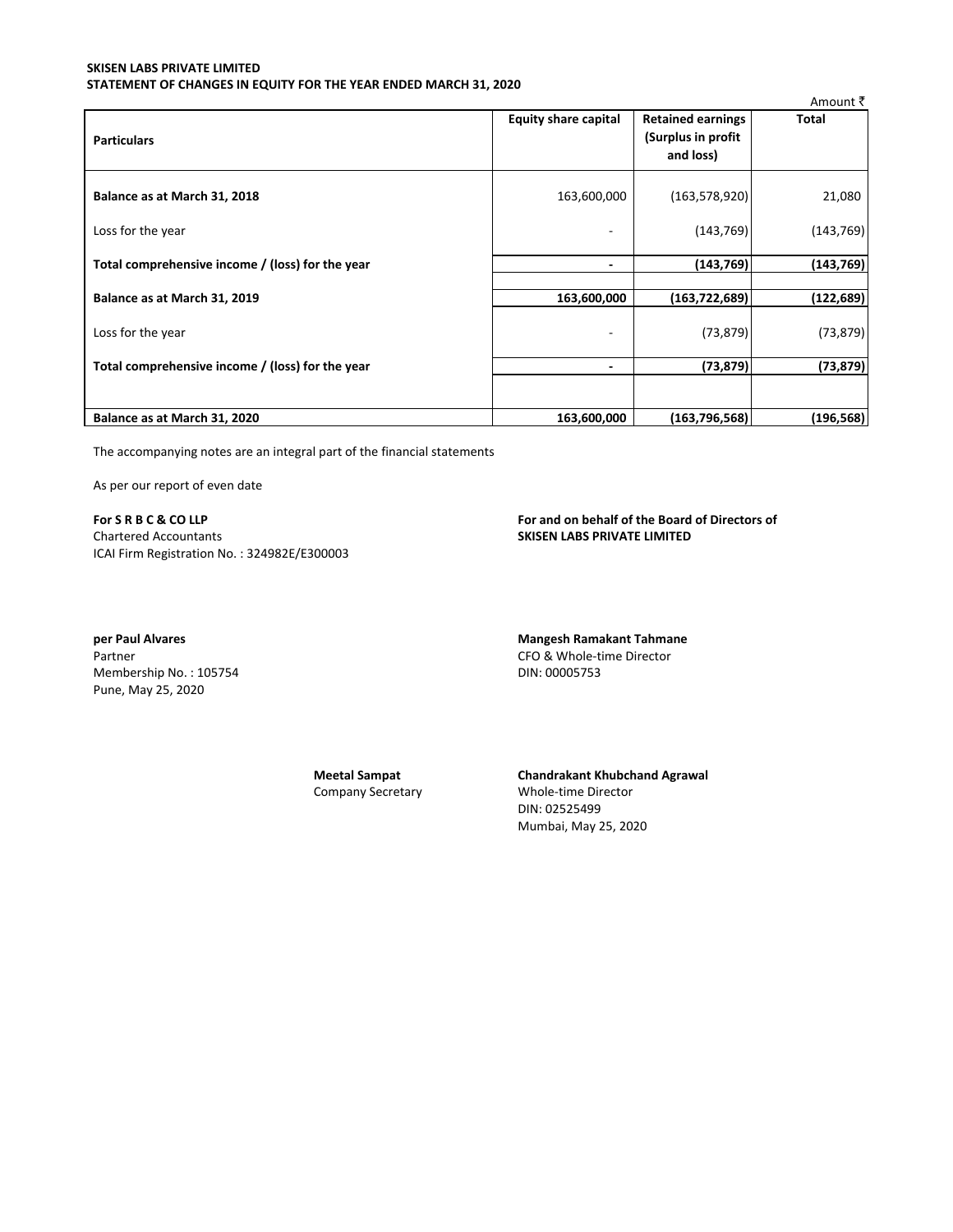|                                                    | For the year ended | Amount ₹<br>For the year ended |
|----------------------------------------------------|--------------------|--------------------------------|
| <b>PARTICULARS</b>                                 | March 31, 2020     | March 31, 2019                 |
| A) Cash flow from operating activities             |                    |                                |
| Loss before tax                                    | (73, 879)          | (143, 769)                     |
| Adjustments for:                                   |                    |                                |
| Share of loss in partnership                       |                    | 914                            |
| Interest expense                                   | 10,209             |                                |
| Operating loss before working capital changes      | (63, 670)          | (142, 855)                     |
| Movement in working capital:                       |                    |                                |
| Increase in trade payables                         | 48,190             |                                |
| (Decrease) / increase in other current liabilities | (124,491)          | 147,540                        |
| Cash used in operations                            | (139, 971)         | 4,685                          |
| Income tax paid                                    |                    |                                |
| Cash used in operating activities (A)              | (139, 971)         | 4,685                          |
| B) Cash flow from investing activities             |                    |                                |
| Net cash flows from investing activities (B)       |                    |                                |
| C) Cash flow from financing activities             |                    |                                |
| Proceeds from borrowings-holding company           | 155,000            |                                |
| Net cash generated from financing activities (C)   | 155,000            |                                |
| Net increase in cash and cash equivalents (A+B+C)  | 15,029             | 4,685                          |
| Cash and cash equivalents at beginning of the year | 30,639             | 25,954                         |
| Cash and cash equivalents at the end of the year   | 45,668             | 30,639                         |

| Cash and cash equivalents comprises of : (refer note 4) |        | Amount ₹       |
|---------------------------------------------------------|--------|----------------|
| <b>Particulars</b>                                      | As at  | As at          |
| <b>March 31, 2020</b>                                   |        | March 31, 2019 |
| Cash on hand                                            |        | 2,541          |
| Balances with banks - In current accounts               | 45.668 | 28.098         |
|                                                         | 45,668 | 30,639         |

The accompanying notes are an integral part of the financial statements

As per our report of even date

For SRBC&COLLP **Chartered Accountants** ICAI Firm Registration No.: 324982E/E300003

per Paul Alvares Partner Membership No.: 105754 Pune, May 25, 2020

For and on behalf of the Board of Directors of **SKISEN LABS PRIVATE LIMITED** 

**Mangesh Ramakant Tahmane** CFO & Whole-time Director DIN: 00005753

**Meetal Sampat Company Secretary**  **Chandrakant Khubchand Agrawal** Whole-time Director

DIN: 02525499 Mumbai, May 25, 2020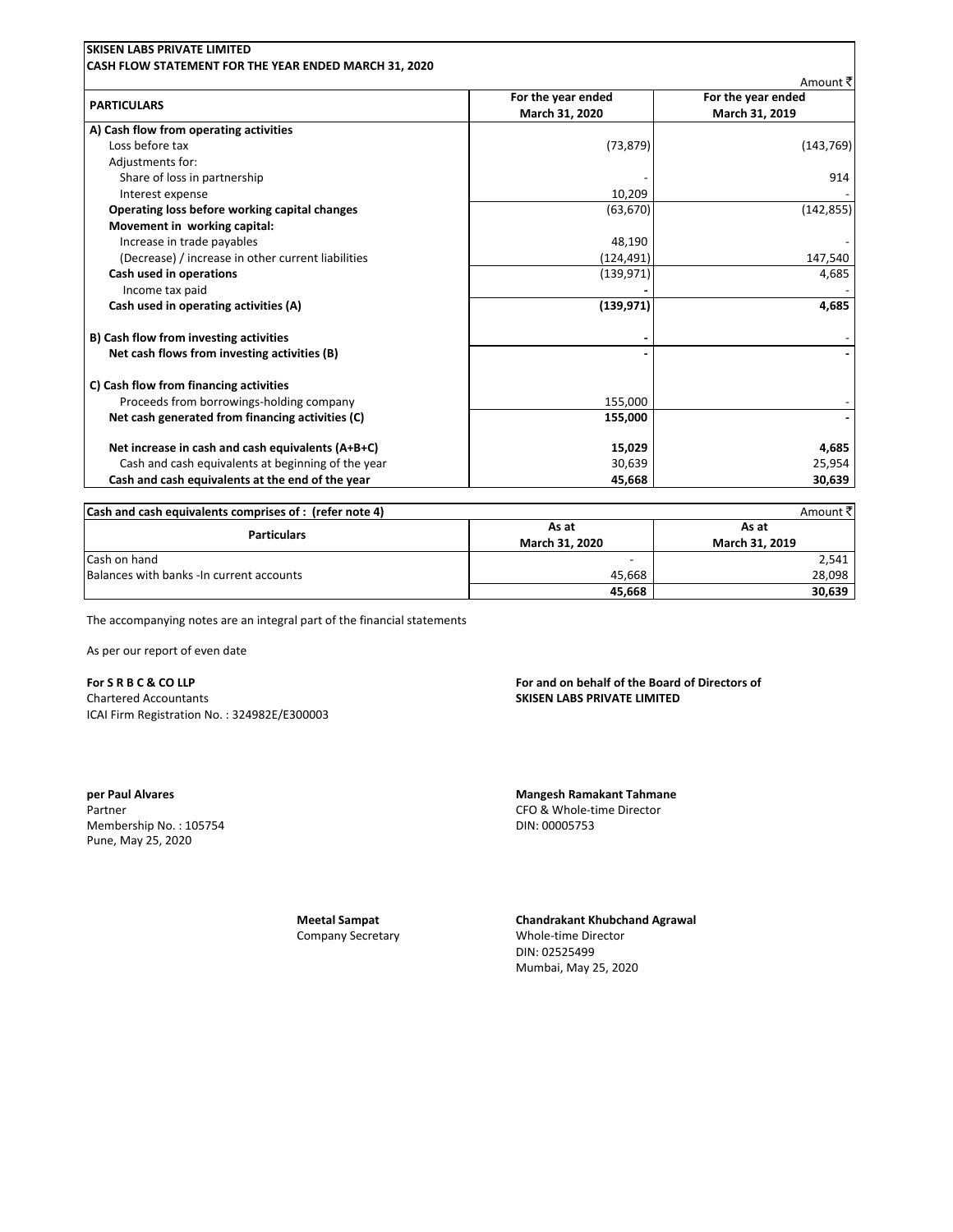# 1. General Information

Skisen Labs Private Limited ("the Company") is a private limited company incorporated and domiciled in India, having it's registered office at Acme Plaza, Andheri-Kurla Road, Andheri (East), Mumbai - 400 059. The Company is a 100% subsidiary of Sun Pharmaceutical Industries Ltd.

The Financial statements were authorised for issue in accordance with a resolution of the directors on May 25, 2020.

#### $2.$ **SIGNIFICANT ACCOUNTING POLICIES :**

### 2.1 Statement of compliance

The Company has prepared financial statements for the year ended March 31, 2020 in accordance with Indian Accounting Standards (Ind AS) notified under the Companies (Indian Accounting Standards) Rules, 2015 together with the comparative period data as at and for the year ended March 31, 2019.

# 2.2 Basis of preparation and presentation

The financial statements have been prepared on the historical cost basis, except for certain financial instruments that are measured at fair values at the end of each reporting period, as explained in the accounting policies below.

Historical cost is generally based on the fair value of the consideration given in exchange for goods and services. Fair value is the price that would be received to sell an asset or paid to transfer a liability in an orderly transaction between market participants at the measurement date, regardless of whether that price is directly observable or estimated using another valuation technique. In estimating the fair value of an asset or a liability, the Company takes into account the characteristics of the asset or liability if market participants would take those characteristics into account when pricing the asset or liability at the measurement date. Fair value for measurement and/or disclosure purposes in these financial statements is determined on such a basis, except for share-based payment transactions that are within the scope of Ind AS 102, leasing transactions that are within the scope of Ind AS 116, and measurements that have some similarities to fair value but are not fair value, such as net realisable value in Ind AS 2 or value in use in Ind AS 36.

In addition, for financial reporting purposes, fair value measurements are categorised into Level 1, 2, or 3 based on the degree to which the inputs to the fair value measurements are observable and the significance of the inputs to the fair value measurement in its entirety, which are described as follows:

. Level 1 inputs are quoted prices (unadjusted) in active markets for identical assets or liabilities that the entity can access at the measurement date;

. Level 2 inputs are inputs, other than quoted prices included within Level 1, that are observable for the asset or liability, either directly or indirectly; and

• Level 3 inputs are unobservable inputs for the asset or liability.

The Company has consistently applied the following accounting policies to all periods presented in these financial statements.

# A. Current vs Non-current

The Company presents assets and liabilities in the balance sheet based on current / non-current classification. An asset is treated as current when it is:

- Expected to be realised or intended to be sold or consumed in normal operating cycle
- Held primarily for the purpose of trading
- Expected to be realised within twelve months after the reporting period, or

. Cash or cash equivalent unless restricted from being exchanged or used to settle a liability for at least twelve months after the reporting period

All other assets are classified as non-current.

A liability is current when:

- It is expected to be settled in normal operating cycle
- It is held primarily for the purpose of trading
- It is due to be settled within twelve months after the reporting period, or

• There is no unconditional right to defer the settlement of the liability for at least twelve months after the reporting period The Company classifies all other liabilities as non-current.

The operating cycle is the time between the acquisition of assets for processing and their realisation in cash and cash equivalents. The Company has identified twelve months as its operating cycle.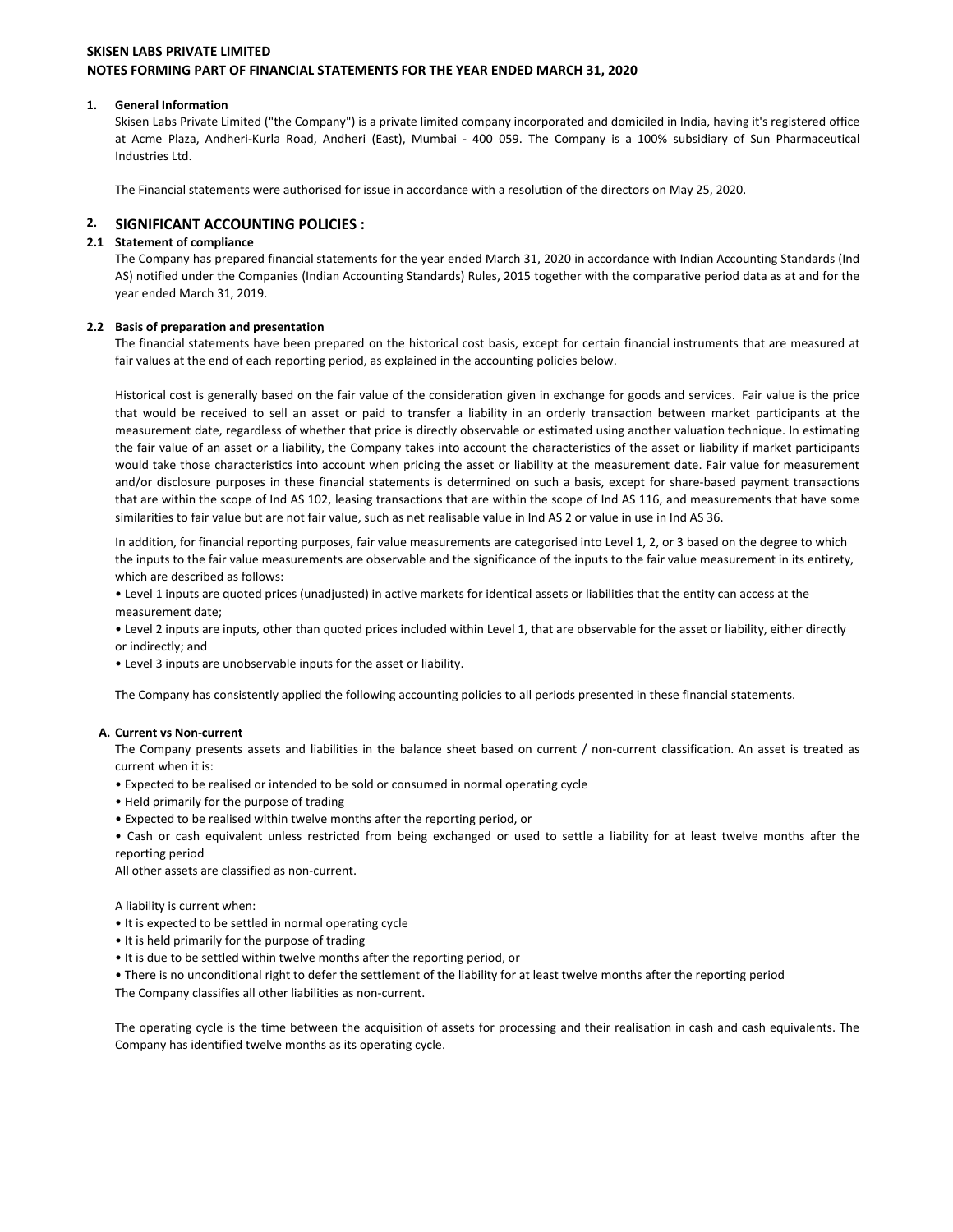### **B. Financial instruments**

A financial instrument is any contract that gives rise to a financial asset of one entity and a financial liability or equity instrument of another entity.

### **Financial Assets**

### i. Initial recognition and measurement

All financial assets are recognised initially at fair value plus, in the case of financial assets not recorded at fair value through profit or loss, transaction costs that are attributable to the acquisition of the financial asset. Purchases or sales of financial assets that require delivery of assets within a time frame established by regulation or convention in the market place (regular way trades) are recognised on the trade date.

### ii. Subsequent measurement

For purposes of subsequent measurement, financial assets are classified in four categories:

- Debt instruments at amortised cost
- Debt instruments at fair value through other comprehensive income (FVTOCI)
- . Debt instruments and equity instruments at fair value through profit or loss (FVTPL)
- Equity instruments measured at fair value through other comprehensive income (FVTOCI)

### iii. Debt instruments at amortised cost

- A 'debt instrument' is measured at the amortised cost if both the following conditions are met:
- a) The asset is held within a business model whose objective is to hold assets for collecting contractual cash flows, and

b) Contractual terms of the asset give rise on specified dates to cash flows that are solely payments of principal and interest (SPPI) on the principal amount outstanding

After initial measurement, such financial assets are subsequently measured at amortised cost using the effective interest rate (EIR) method. Amortised cost is calculated by taking into account any discount or premium on acquisition and fees or costs that are an integral part of the EIR. The EIR amortisation is included in Other Income in the profit or loss. The losses arising from impairment are recognised in the profit or loss.

### iv. Debt instrument at FVTPL

FVTPL is a residual category for debt instruments. Any debt instrument, which does not meet the criteria for categorization as at amortized cost or as FVTOCI, is classified as at FVTPL.

In addition, the Company may elect to designate a debt instrument, which otherwise meets amortized cost or FVTOCI criteria, as at FVTPL. However, such election is allowed only if doing so reduces or eliminates a measurement or recognition inconsistency (referred to as 'accounting mismatch'). The Company has not designated any debt instrument as at FVTPL.

Debt instruments included within the FVTPL category are measured at fair value with all changes recognized in the profit or loss.

#### v. Equity instruments

Equity instruments included within the FVTPL category are measured at fair value with all changes recognized in the profit or loss.

# **Financial liabilities and equity instruments**

#### **Classification as debt or equity**

Debt and equity instruments issued by the Company are classified as either financial liabilities or as equity in accordance with the substance of the contractual arrangements and the definitions of a financial liability and an equity instrument.

#### a. Equity Instruments

An equity instrument is any contract that evidences a residual interest in the assets of an entity after deducting all of its liabilities. Equity instruments issued by the Company are recognised at the proceeds received, net of direct issue costs.

# b. Compound financial instruments

The component parts of compound financial instruments (convertible notes) issued by the Company are classified separately as financial liabilities and equity in accordance with the substance of the contractual arrangements and the definitions of a financial liability and an equity instrument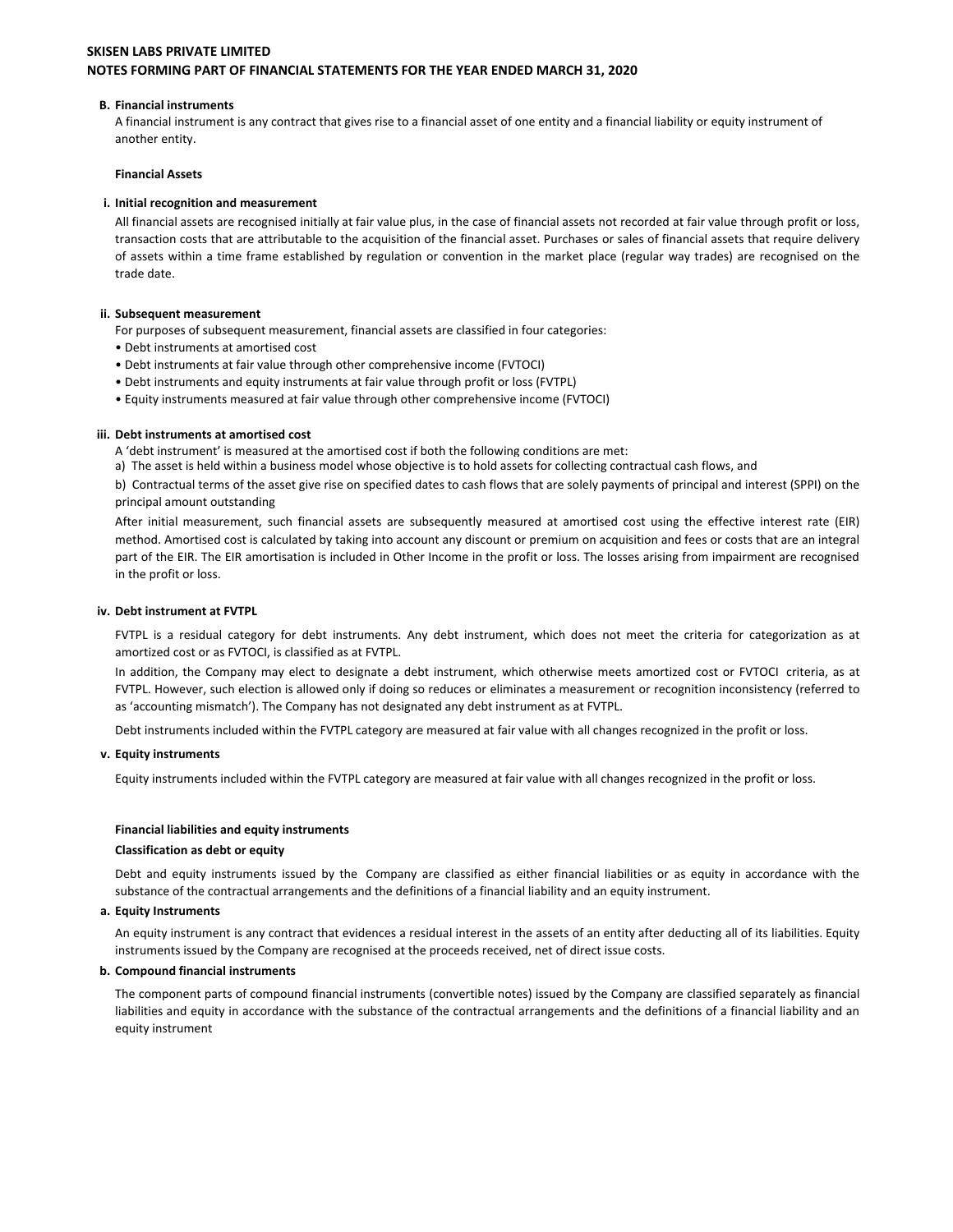#### i. Initial recognition and measurement

All financial liabilities are recognised initially at fair value and, in the case of loans and borrowings and payables, net of directly attributable transaction costs.

#### ii. Subsequent measurement

All financial liabilities are subsequently measured at amortised cost using the effective interest method or at FVTPL.

### Financial liabilities at fair value through profit or loss

Financial liabilities are classified as at FVTPL when the financial liability is either contingent consideration recognised by the Company as an acquirer in a business combination to which Ind AS 103 applies or is held for trading or is designated upon initial recognition as at fair value through profit or loss. Financial liabilities are classified as held for trading if they are incurred principally for the purpose of repurchasing in the near term or on initial recognition it is part of a portfolio of identified financial instruments that the Group manages together and has a recent actual pattern of short-term profit-taking. This category also includes derivative entered into by the group that are not designated and effective as hedging instruments in hedge relationships as defined by Ind AS 109. Gains or losses on liabilities held for trading are recognised in the profit or loss.

Financial liabilities designated upon initial recognition at fair value through profit or loss are designated as such at the initial date of recognition, and only if the criteria in Ind AS 109 are satisfied. For non-held-for-trading financial liabilities designated as at FVTPL, fair value gains/ losses attributable to changes in own credit risk are recognized in OCI, unless the recognition of the effects of changes in the liability's credit risk in other comprehensive income would create or enlarge an accounting mismatch in profit or loss, in which case these effects of changes in credit risk are recognised in profit or loss. These gains/loss are not subsequently transferred to profit or loss. All other changes in fair value of such liability are recognised in the statement of profit or loss. The Company has not designated any financial liability as at fair value through profit and loss.

#### Financial liabilities subsequently measured at amortised cost

Financial liabilities that are not held-for-trading and are not designated as at FVTPL are measured at amortised cost at the end of subsequent accounting periods. The carrying amounts of financial liabilities that are subsequently measured at amortised cost are determined based on the effective interest method. Interest expense that is not capitalised as part of costs of an asset is included in the 'Finance costs' line item

#### C. Income tax

Income tax expense consists of current and deferred tax. Income tax expense is recognised in profit or loss except to the extent that it relates to items recognised in OCI or directly in equity, in which case it is recognised in OCI or directly in equity respectively. Current tax is the expected tax payable on the taxable profit for the year, using tax rates enacted or substantively enacted by the end of the reporting period, and any adjustment to tax payable in respect of previous years. Current tax assets and tax liabilities are offset where the Company has a legally enforceable right to offset and intends either to settle on a net basis, or to realise the asset and settle the liability simultaneously.

Deferred tax is recognised on temporary differences between the carrying amounts of assets and liabilities in the financial statements and the corresponding tax bases used in the computation of taxable profit.

Deferred tax is measured at the tax rates that are expected to be applied to the temporary differences when they reverse, based on the laws that have been enacted or substantively enacted by the end of the reporting period. Deferred tax assets and liabilities

are offset if there is a legally enforceable right to set off corresponding current tax assets against current tax liabilities and the deferred tax assets and deferred tax liabilities relate to income taxes levied by the same tax authority on the Company.

A deferred tax asset is recognised to the extent that it is probable that future taxable profits will be available against which the temporary difference can be utilised. Deferred tax assets are reviewed at each reporting date and are reduced to the extent that it is no longer probable that the related tax benefit will be realised.

Minimum Alternate Tax ('MAT') under the provisions of the Income-tax Act, 1961 is recognised as current tax in the Statement of Profit and Loss. The credit available under the Income-tax Act, 1961 in respect of MAT paid is recognised as an asset only when and to the extent there is convincing evidence that the Company will pay normal income tax during the period for which the MAT credit can be carried forward for set-off against the normal tax liability. MAT credit recognised as an asset is reviewed at each Balance Sheet date and written down to the extent the aforesaid convincing evidence no longer exists.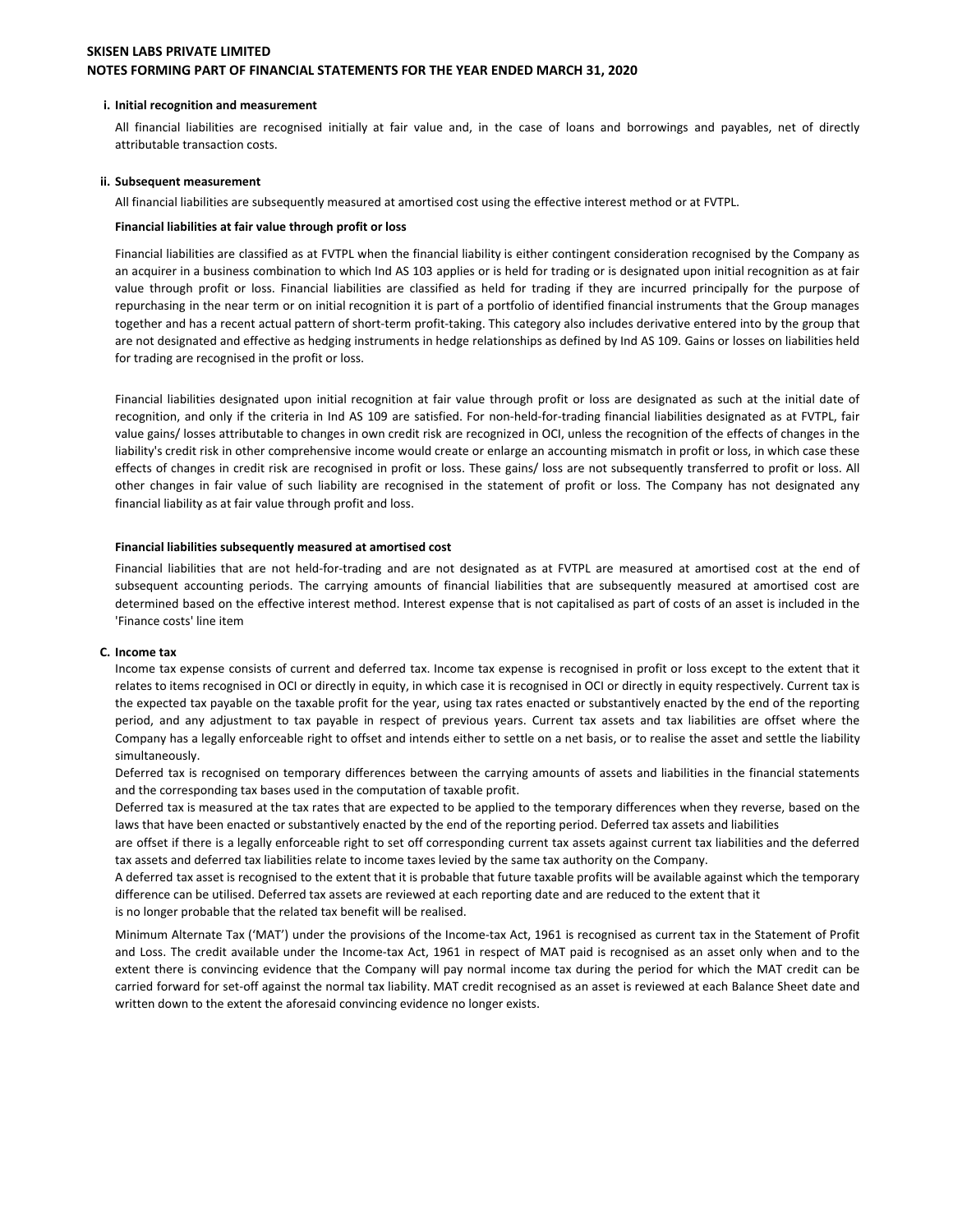# **SKISEN LABS PRIVATE LIMITED**

# NOTES FORMING PART OF FINANCIAL STATEMENTS FOR THE YEAR ENDED MARCH 31, 2020

### D. Provisions, Contingent Liabilities and Contingent Assets

Provisions are recognised when the Company has a present obligation (legal or constructive) as a result of past event, it is probable that an outflow of resources embodying economic benefits will be required to settle the obligation and a reliable estimate can be made of the amount of obligation. The expense relating to a provision is presented in the statement of profit and loss net of any reimbursement.

Contingent liability is disclosed for (i) Possible obligations which will be confirmed only by future events not wholly within the control of the Company or (ii) Present obligations arising from past events where it is not probable that an outflow of resources will be required to settle the obligation or a reliable estimate of the amount of the obligation cannot be made.

Contingent assets are not recognised in the financial statements.

### E. Cash and cash equivalents

Cash and cash equivalents in the balance sheet comprise cash at banks and on hand and short-term deposits with an original maturity of three months or less, which are subject to an insignificant risk of changes in value.

For the purpose of the statement of cash flows, cash and cash equivalents consist of cash and short-term deposits, as defined above, net of outstanding bank overdrafts as they are considered an integral part of the Company's cash management.

### F. Earnings per share

The Company presents basic and diluted earnings per share ("EPS") data for its equity shares. Basic EPS is calculated by dividing the profit or loss attributable to equity shareholders of the Company by the weighted average number of equity shares outstanding during the period. Diluted EPS is determined by adjusting the profit or loss attributable to equity shareholders and the weighted average number of equity shares outstanding for the effects of all dilutive potential ordinary shares.

The number of equity shares and potentially dilutive equity shares are adjusted retrospectively for all periods presented for any share splits and bonus shares issues including for changes effected prior to the approval of the financial statements by the Board of Directors.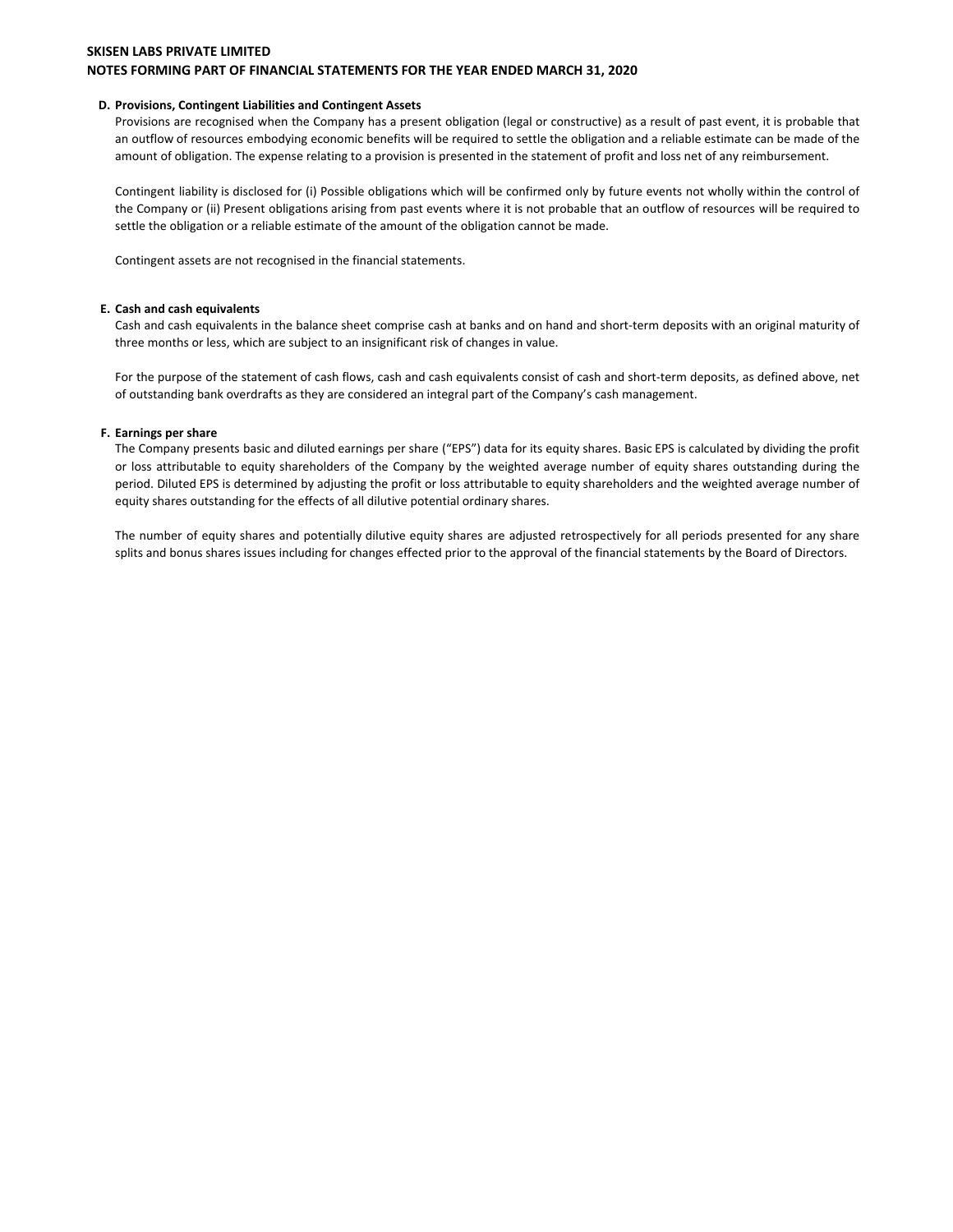# **SKISEN LABS PRIVATE LIMITED**

NOTES FORMING PART OF FINANCIAL STATEMENTS FOR THE YEAR ENDED MARCH 31, 2020

NOTE: 3

| <b>INVESTMENTS</b>                             |                | Amount ₹       |
|------------------------------------------------|----------------|----------------|
|                                                | As at          | As at          |
| <b>Particulars</b>                             | March 31, 2020 | March 31, 2019 |
|                                                | 17             | Qty.           |
| <b>NON CURRENT</b>                             |                |                |
| Unquoted - (At cost)                           |                |                |
| 5% investment in Silverspot Trading LLP        |                |                |
| (earlier known as Silverstreet Developers LLP) | 26,992         | 26,992         |
|                                                | 26,992         | 26,992         |
|                                                |                |                |

# NOTE: 4

| CASH AND CASH EQUIVALENTS |                | Amount ₹       |
|---------------------------|----------------|----------------|
| <b>Particulars</b>        | As at          | As at          |
|                           | March 31, 2020 | March 31, 2019 |
| Cash on hand              |                | 2,541          |
| Balances with banks       |                |                |
| In current accounts       | 45.668         | 28,098         |
|                           | 45,668         | 30,639         |

# NOTE: 5

| <b>EQUITY SHARE CAPITAL</b>          |                |             |                | Amount <b>र</b> |  |
|--------------------------------------|----------------|-------------|----------------|-----------------|--|
| <b>Particulars</b>                   |                | As at       |                | As at           |  |
|                                      | March 31, 2020 |             | March 31, 2019 |                 |  |
|                                      | No.            | 15          | No.            | E               |  |
| Authorised share capital             |                |             |                |                 |  |
| Equity shares of ₹10 each            | 17,000,000     | 170,000,000 | 17,000,000     | 170,000,000     |  |
|                                      | 17,000,000     | 170,000,000 | 17,000,000     | 170,000,000     |  |
| Issued, subscribed and fully paid up |                |             |                |                 |  |
| Equity shares of ₹10 each            | 16,360,000     | 163,600,000 | 16,360,000     | 163,600,000     |  |
|                                      | 16,360,000     | 163,600,000 | 16,360,000     | 163,600,000     |  |

Reconciliation of the number of equity shares and amount outstanding at the beginning and at the end of reporting period

|                             | As at                    |             | As at          |                          |
|-----------------------------|--------------------------|-------------|----------------|--------------------------|
| <b>Particulars</b>          | March 31, 2020           |             | March 31, 2019 |                          |
|                             | No.                      |             | No.            |                          |
| Opening balance             | 16,360,000               | 163,600,000 | 16,360,000     | 163,600,000              |
| Add: issued during the year | $\overline{\phantom{a}}$ | -           |                | $\overline{\phantom{a}}$ |
| Closing balance             | 16,360,000               | 163.600.000 | 16,360,000     | 163,600,000              |

# Details of shareholders holding more than 5% in the Company

| <b>Particulars</b>                                      | As at      | March 31, 2020 | As at      | March 31, 2019 |
|---------------------------------------------------------|------------|----------------|------------|----------------|
| <b>Equity shares</b>                                    | No.        | %              | No.        | %              |
| Sun Pharmaceutical Industries Limited (Holding Company) | 16,360,000 | 100            | 16,360,000 | 100            |

Rights, preference and restrictions attached to equity shares: The equity shares of the Company, having par value of  $\bar{\tau}$  10 per share, rank pari passu in all respects including voting rights and entitlement to dividend.

No equity share have been issued as bonus or shares issued for consideration other than cash or bought back during the period of five years immediately preceding the reporting date.

### $NOTE:6$ **ROPPOWINGS (CUPPENT)**

| <b>BORROWINGS (CURRENT)</b>                            |                | Amount ₹ै      |  |
|--------------------------------------------------------|----------------|----------------|--|
| Particulars                                            | As at          | As at          |  |
|                                                        | March 31, 2020 | March 31, 2019 |  |
| Loan (unsecured)                                       |                |                |  |
| Repayable on demand by holding Company (refer note 19) | 217.517        | 50.000         |  |
|                                                        | 217,517        | 50.000         |  |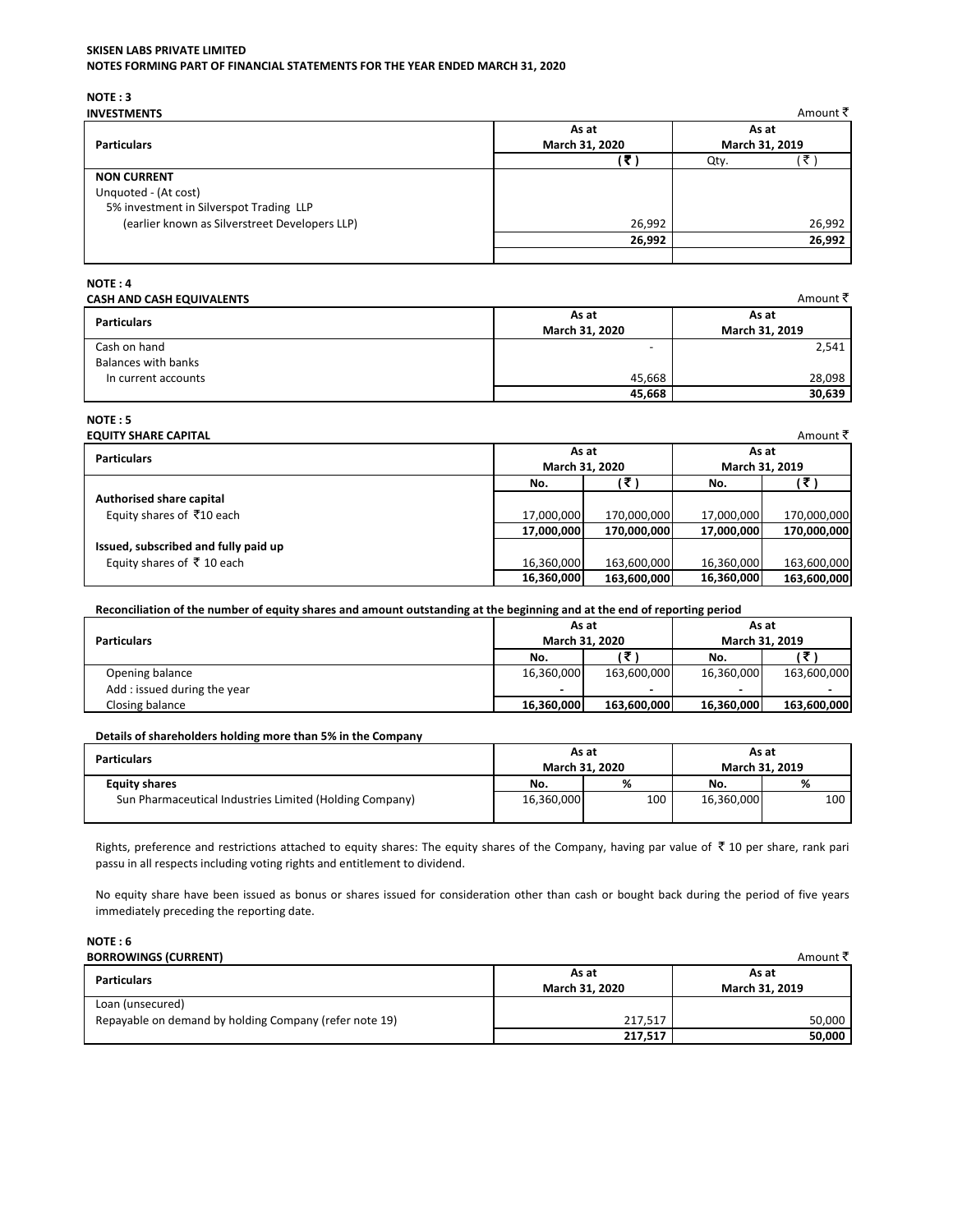# SKISEN LABS PRIVATE LIMITED

NOTES FORMING PART OF FINANCIAL STATEMENTS FOR THE YEAR ENDED MARCH 31, 2020

NOTE: 7

| <b>OTHER FINANCIAL LIABILITIES</b> |                         | Amount ₹ै               |
|------------------------------------|-------------------------|-------------------------|
| <b>Particulars</b>                 | As at<br>March 31, 2020 | As at<br>March 31, 2019 |
| Interest payable                   | -                       | 3,329                   |
| Others (expenses payable)          |                         | 126,991                 |
|                                    | -                       | 130,320                 |

 $NOTE: 8$ 

# **OTHER CURRENT LIABILITIES**

| <b>Particulars</b>    | As at<br>March 31, 2020 | As at<br>March 31, 2019  |
|-----------------------|-------------------------|--------------------------|
| Statutory remittances | 2.534<br>⊥ ے ر ر ر      | $\overline{\phantom{0}}$ |
|                       | 3,521                   | $\overline{\phantom{a}}$ |

Amount  $\overline{\tau}$ 

# $NOTE: 9$

# **REVENUE FROM OPERATIONS**

| <b>REVENUE FROM OPERATIONS</b>                     |                                                      | Amount ₹ै                            |
|----------------------------------------------------|------------------------------------------------------|--------------------------------------|
| <b>Particulars</b>                                 | For the year ended<br>March 31, 2020                 | For the year ended<br>March 31, 2019 |
| Other operating revenues<br>Share of loss from LLP | $\overline{\phantom{0}}$<br>$\overline{\phantom{0}}$ | (914)<br>(914)                       |

# **NOTE: 10**

| <b>OTHER INCOME</b>  |                          | Amount ₹           |  |
|----------------------|--------------------------|--------------------|--|
|                      | For the year ended       | For the year ended |  |
| <b>Particulars</b>   | March 31, 2020           | March 31, 2019     |  |
| Miscellaneous Income | -                        | 1,160              |  |
|                      | $\overline{\phantom{0}}$ | 1,160              |  |

# $\texttt{NOTE}: \texttt{11}$

| <b>FINANCE COST</b>                                                  |                                      | Amount ₹ै                            |
|----------------------------------------------------------------------|--------------------------------------|--------------------------------------|
| <b>Particulars</b>                                                   | For the year ended<br>March 31, 2020 | For the year ended<br>March 31, 2019 |
| Interest expense for financial liabilities carried at amortised cost | 10,209                               | 3.329                                |
|                                                                      | 10,209                               | 3,329                                |

#### **NOTE: 12** OTHER EXPENSES

| <b>OTHER EXPENSES</b>               |                          | Amount ₹           |
|-------------------------------------|--------------------------|--------------------|
| <b>Particulars</b>                  | For the year ended       | For the year ended |
|                                     | March 31, 2020           | March 31, 2019     |
| Rates and taxes                     | 2,550                    | 2,500              |
| Professional, legal and consultancy | 43,420                   | 28,800             |
| Payments to auditors                |                          |                    |
| For audit                           | 17,700                   | 106,601            |
| Miscellaneous expenses              | $\overline{\phantom{a}}$ | 2,785              |
|                                     | 63,670                   | 140,686            |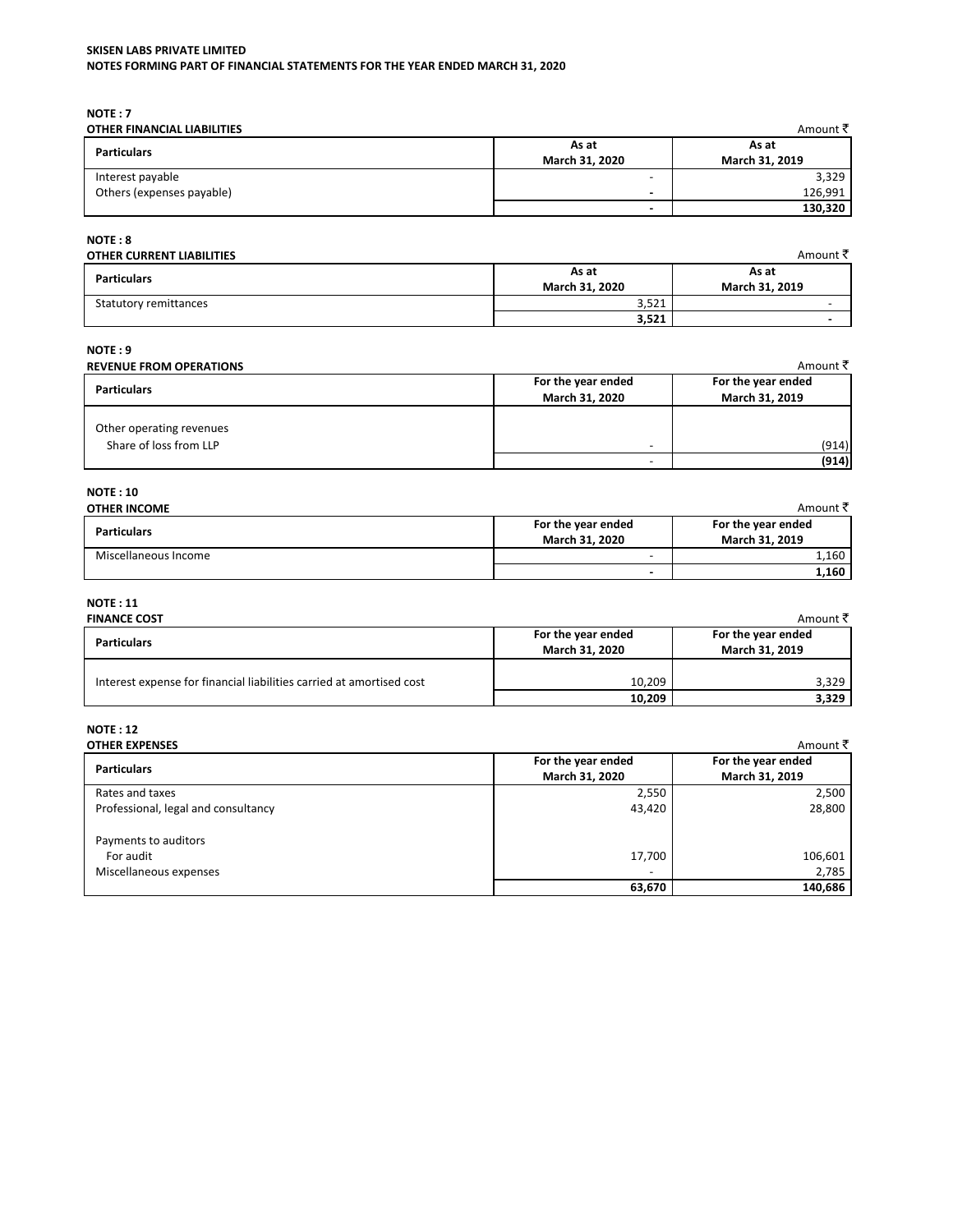# **NOTE: 13**

| TAX RECONCILIATION                                                          |                    | Amount ₹           |  |
|-----------------------------------------------------------------------------|--------------------|--------------------|--|
| <b>Particulars</b>                                                          | For the year ended | For the year ended |  |
|                                                                             | March 31, 2020     | March 31, 2019     |  |
| Reconciliation of current tax expense                                       |                    |                    |  |
| Profit before tax                                                           | (73, 879)          | (143, 769)         |  |
| Enacted income tax rate (%)                                                 | $*$ 25.17%         | 26.00%             |  |
| Tax expense                                                                 | (18, 594)          | (37, 380)          |  |
| Effect of income that is exempt from taxation                               |                    | 238                |  |
|                                                                             | 18,594             | 37,142             |  |
| Effect of expenses that is are not deductible in determining taxable profit |                    |                    |  |
|                                                                             |                    |                    |  |
| Income tax expense recognised in profit and loss                            |                    |                    |  |

\* The Company has elected to exercise the option permitted under section 115BA of the Income tax Act, 1961 as introduced by the Taxation Laws (Amendment) Ordinance, 2019. Accordingly, tax rate used for reconciliation above is the corporate tax rate of 25.17% and has recognised the provision of income tax for year ended March 31, 2020.

# **NOTE: 14**

| <b>EARNINGS PER SHARE</b>                              |                    |                    |
|--------------------------------------------------------|--------------------|--------------------|
| Particulars                                            | For the year ended | For the year ended |
|                                                        | March 31, 2020     | March 31, 2019     |
| Loss attributable to Equity Share holders $\bar{\tau}$ | (73, 879)          | (143, 769)         |
| No. of Equity Shares (of ₹10/- each)                   | 16,360,000         | 16,360,000         |
| Loss Per Share – Basic & Diluted ₹                     | (0.00)             | (0.01)             |

# **NOTE: 15**

# DISCLOSURES UNDER THE MICRO, SMALL AND MEDIUM ENTERPRISES DEVELOPMENT ACT, 2006

The information regarding Micro and Small Enterprises has been determined to the extent such parties have been identified on the basis of information available with the Company. The company has not received any memorandum (as required to be filed by the suppliers with notified authority under the Micro, Small and Medium Enterprises Development Act 2006) from vendor claiming the status as micro or small enterprise, hence no disclosures have been made.

# **NOTE: 16**

| <b>CATEGORIES OF FINANCIAL INSTRUMENTS</b> |                                                |                                                     | Amount ₹              |
|--------------------------------------------|------------------------------------------------|-----------------------------------------------------|-----------------------|
|                                            |                                                | As at March 31, 2020                                |                       |
| <b>Particulars</b>                         | <b>Fair value</b><br>through profit<br>or loss | <b>Fair value</b><br>through other<br>comprehensive | <b>Amortised cost</b> |
|                                            |                                                | income                                              |                       |
| <b>Financial assets</b>                    |                                                |                                                     |                       |
| Investments                                | -                                              |                                                     | 26,992                |
| Cash and cash equivalents                  | -                                              | -                                                   | 45,668                |
| <b>Financial liabilities</b>               |                                                |                                                     |                       |
| <b>Borrowings</b>                          | -                                              |                                                     | 217,517               |
| Trade payables                             |                                                | $\overline{\phantom{a}}$                            | 48,190                |

|                              |                      |                          | Amount <b>K</b>       |
|------------------------------|----------------------|--------------------------|-----------------------|
|                              | As at March 31, 2019 |                          |                       |
|                              | <b>Fair value</b>    | <b>Fair value</b>        | <b>Amortised cost</b> |
| <b>Particulars</b>           | through profit       | through other            |                       |
|                              | or loss              | comprehensive            |                       |
|                              |                      | income                   |                       |
| <b>Financial assets</b>      |                      |                          |                       |
| Investments                  | -                    | -                        | 26,992                |
| Cash and cash equivalents    |                      | -                        | 30,639                |
| <b>Financial liabilities</b> |                      |                          |                       |
| Borrowing                    | -                    | -                        | 50,000                |
| Other current liabilities    |                      | $\overline{\phantom{a}}$ | 130,320               |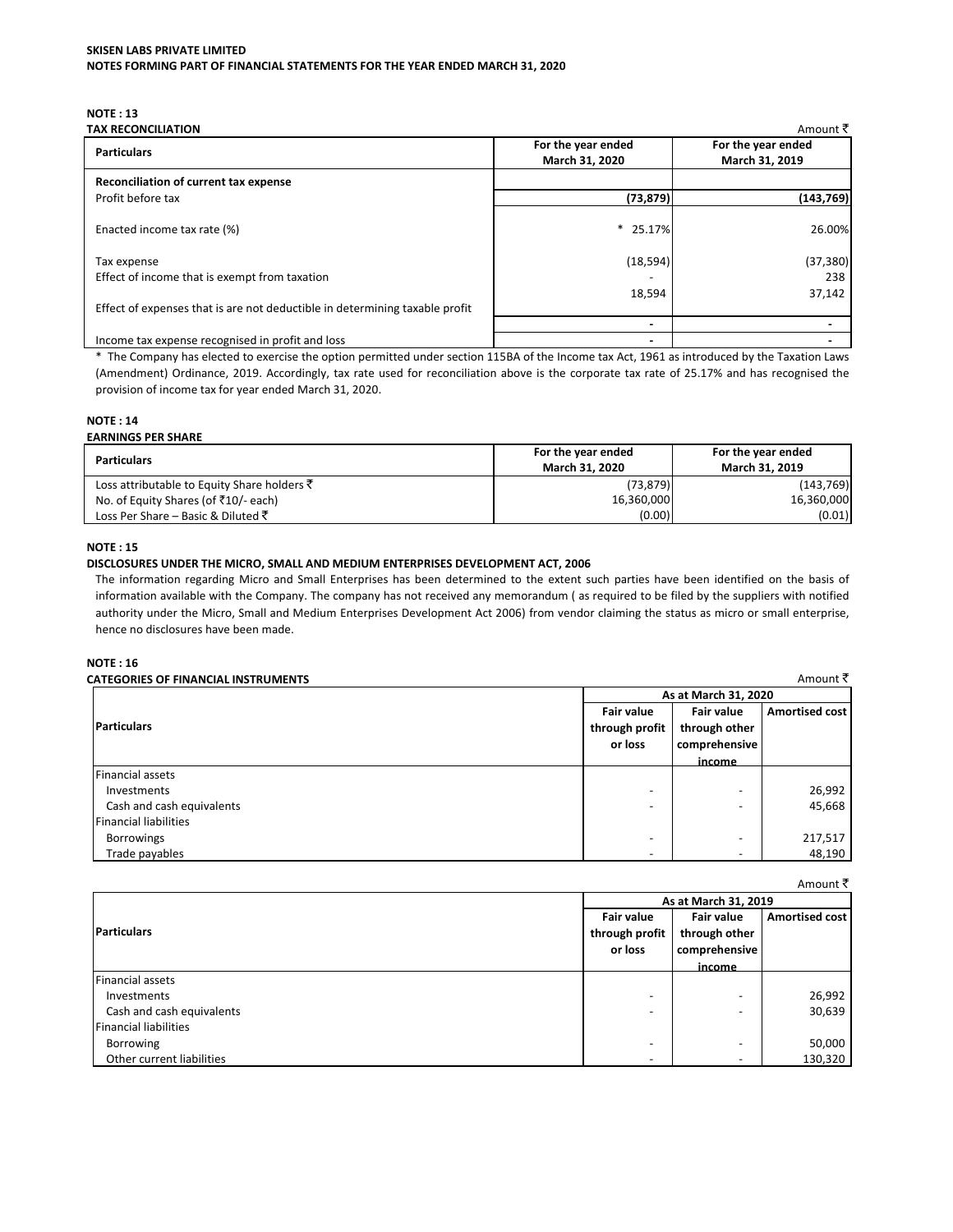### **NOTE: 17**

### FINANCIAL RISK MANAGEMENT

The Company's risk management assessment and policies and processes are established to identify and analyse the risks faced by the Company, to set appropriate risk limits and controls, and to monitor such risks and compliance with the same. Risk assessment and management policies and processes are reviewed regularly to reflect changes in market conditions and the Company's activities.

### **Market risk**

The Company does not have any market risk such as foreign exchange risk and interest rate risk.

### **Liquidity risk**

Liquidity risk is the risk that the Company will not be able to meet its financial obligations as they become due. The Company manages its liquidity risk by ensuring, as far as possible, that it will always have sufficient liquidity to meet its liabilities when due, under both normal and stressed conditions, without incurring unacceptable losses or risk to the Company's reputation.

The table below provides details regarding the contractual maturities of significant undiscounted financial liabilities :

|                    |                  |                          |                          | Amount ₹       |
|--------------------|------------------|--------------------------|--------------------------|----------------|
| <b>Particulars</b> | Less than 1 year | $1 - 3$ years            | More than 3              | As at          |
|                    |                  |                          | vears                    | March 31, 2020 |
|                    |                  |                          |                          |                |
| Non derivative     |                  |                          |                          |                |
| Borrowing          | 217,517          |                          |                          | 217,517        |
| Trade payable      | 48,190           | $\overline{\phantom{0}}$ | $\overline{\phantom{0}}$ | 48,190         |
|                    | 265,707          |                          | $\blacksquare$           | 265,707        |

|                           |                  |               |                          | Amount ₹ै      |
|---------------------------|------------------|---------------|--------------------------|----------------|
| <b>Particulars</b>        | Less than 1 year | $1 - 3$ years | More than 3              | As at          |
|                           |                  |               | years                    | March 31, 2019 |
|                           |                  |               |                          |                |
| Non derivative            |                  |               |                          |                |
| Borrowing                 | 50,000           | -             | $\overline{\phantom{0}}$ | 50,000         |
| Other current liabilities | 130,320          | -             | $\overline{\phantom{0}}$ | 130,320        |
|                           | 180,320          |               | $\blacksquare$           | 180,320        |

### **NOTE: 18**

As on March 31, 2020, the Company's accumulated loss of ₹ 16,37,96,568 exceeds the shareholders' funds. As the Company is assured of continuing operational and financial support from its holding company, these financial statements have been prepared on the 'going concern' assumption.

# **NOTE: 19** RELATED PARTY DISCLOSURE AS PER IND AS-24

#### A. List of Related Parties as per Ind AS-24

# (i) HOLDING COMPANY

Sun Pharmaceutical Industries Limited

# (ii) KEY MANAGEMENT PERSONNEL

- Name
- Mr. Chandrakant K. Agrawal
- Mr. Suresh Kumar R. Ajmera (upto May 21, 2019)
- Mr. Jagdish T. Sanghavi (upto May 21, 2019)
- Mr. Mangesh Ramakant Tahmane (Effective from May 24, 2019)
- Mr. Rakeshchandra Jagdishprasad Sinha (Effective from April 19, 2019)

### Designation

Whole-time Director CFO & Whole-time Director Director CFO & Whole-time Director Whole-time Director